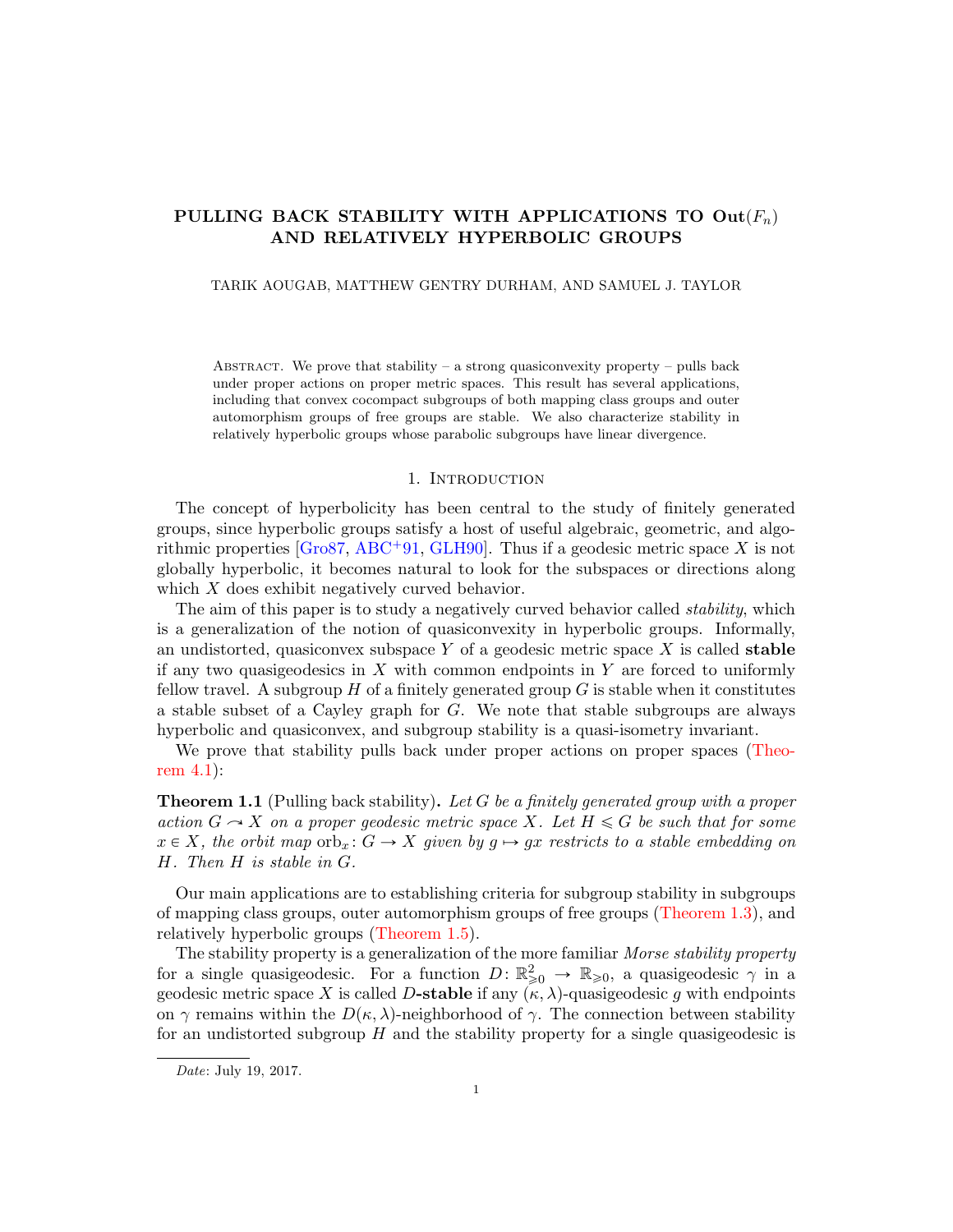as follows: H is stable in G if and only if there exists D so that every geodesic in H is D-stable in  $G$ . That is, stability of a subgroup equates to *uniform* stability for its geodesics in the ambient group.

A main ingredient in the proof of [Theorem 1.1](#page-0-0) is to demonstrate an alternative characterization of Morse stability, called middle recurrence, which was first introduced by Drutu–Mozes–Sapir [\[DMS10\]](#page-19-2). This characterization satisfies two important properties:

- (1) It behaves well under Lipschitz maps (e.g., orbit maps of finitely generated groups into metric spaces).
- (2) It constitutes an effective characterization of stability; that is, we prove an explicit relationship between the stability function  $D(\kappa, \lambda)$  and the function associated with the middle recurrence characterization. As stability of a subgroup requires a simultaneous control of the stability functions for all geodesics of that subgroup, this effectiveness plays a crucial role.

A quasigeodesic  $q \subset X$  is called **middle recurrent** if for any  $C > 0$ , there exists  $K \geq 0$  so that if p is any path with endpoints a, b on q whose arclength is less than  $C \cdot d_X(a, b)$ , then p meets the K-neighborhood of the "middle portion" of q between a and b. A precise definition of "middle portion" can be found in [Section 3,](#page-6-0) but heuristically this is a subset of q which lies at a definite distance from both endpoints a and b. Note that the condition  $\ell(p) \leq C \cdot d_X(a, b)$  does not impose any local constraint on the path  $p$ ; in particular, it need not be a quasigeodesic. We prove the following:

<span id="page-1-0"></span>**Theorem 1.2** (Middle recurrence and stability). Let q be a quasigeodesic in a geodesic metric space X. Then q is stable if and only if q is middle recurrent. Moreover, its recurrence function can be bounded from above only in terms of its stability function, and visa versa.

See Subsection [3.3](#page-11-0) for a discussion of middle recurrence in [\[DMS10\]](#page-19-2). In forthcoming work, the authors establish effective control on the *divergence* of a stable quasigeodesic in terms of its stability function. That these notions are related follows from [\[DMS10,](#page-19-2) [CS14,](#page-19-3) [ACGH16a\]](#page-18-1).

Applications. Our motivation for [Theorem 1.1](#page-0-0) lies in its applications—the study of stable subgroups of the mapping class group, the outer automorphism group of the free group, and relatively hyperbolic groups.

 $MCG(S)$  and  $Out(F_n)$ . Given an orientable surface S of finite type, let  $MCG(S)$  denote its mapping class group and let  $\mathcal{T}(S)$  denote its Teichmüller space. Motivated by the many analogies between the action of  $MCG(S)$  on  $\mathcal{T}(S)$  and the action of a Kleinian group on hyperbolic space, Farb–Mosher [\[FM02\]](#page-19-4) defined a subgroup  $H \leq \mathcal{MCG}(S)$ to be *convex cocompact* if for any  $X \in \mathcal{T}(S)$ , the orbit  $H \cdot X \subset \mathcal{T}(S)$  is quasiconvex with respect to the Teichmüller metric. When  $S$  is closed, combined work of Farb-Mosher and Hamenstädt  $\text{[Ham05]}$  proves that such H are precisely those subgroups which determine hyperbolic surface group extensions.

Kent–Leininger [\[KL08\]](#page-19-6) and independently Hamenstädt [\[Ham05\]](#page-19-5) later proved that convex cocompactness is equivalent to the condition that any orbit map of  $H$  into the *curve complex*  $\mathcal{C}(S)$  is a quasi-isometric embedding. The second and third authors [\[DT15b\]](#page-19-7) subsequently gave a characterization of convex cocompactness that is intrinsic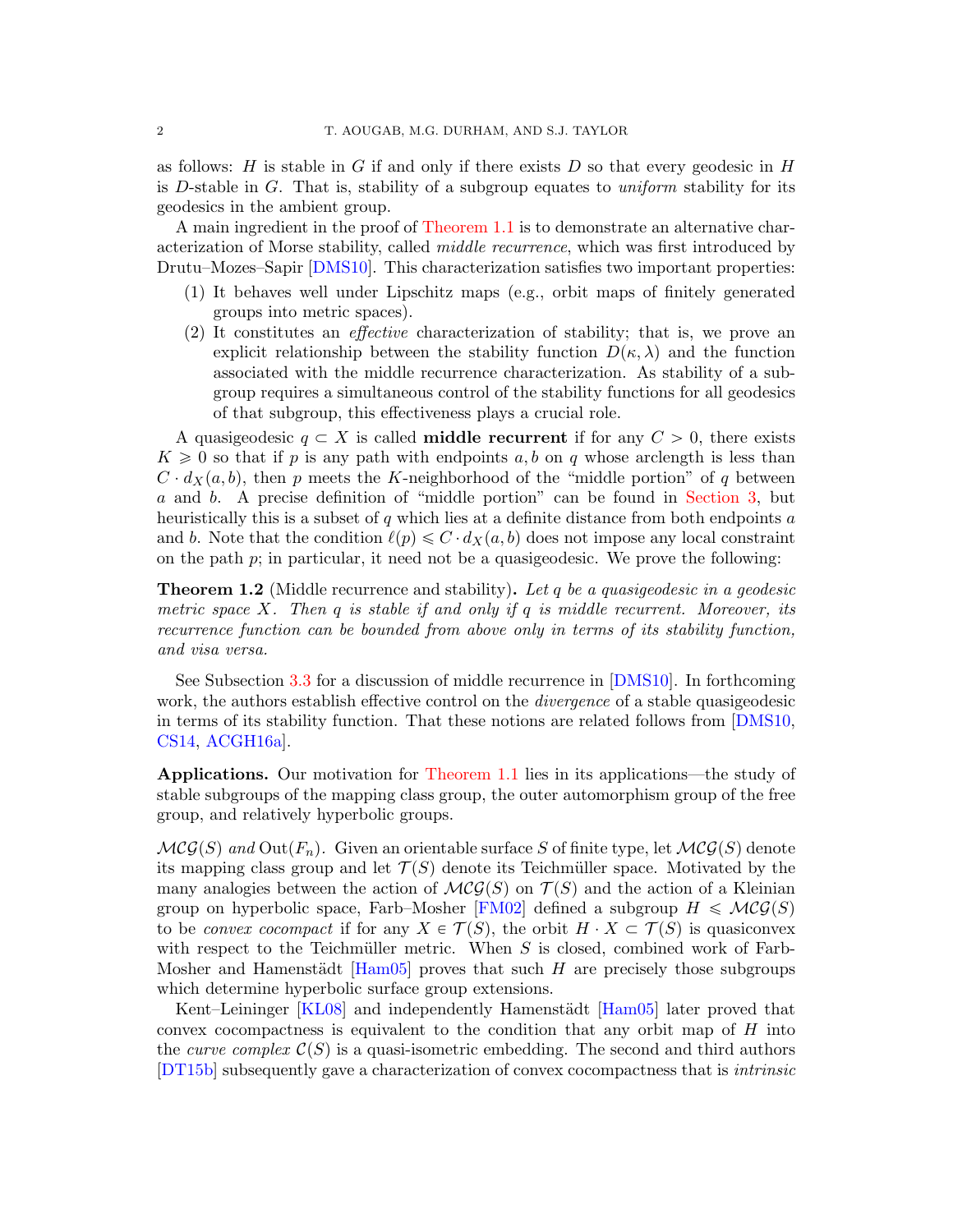to  $\mathcal{MCG}(S)$ , in that it does not reference an action on some external space: H is convex cocompact if and only if H is stable in  $\mathcal{MCG}(S)$ .

Let  $Out(F_n)$  denote the outer automorphism group of the free group  $F_n$  on  $n \geq 3$ generators. Motivated by the above results, Hamenstädt–Hensel [\[HH14\]](#page-19-8) proposed the definition that  $H \leq \text{Out}(F_n)$  is convex cocompact if any orbit map into the free factor *complex*  $\mathcal{F}_n$  (see [Section 5.2](#page-13-0) for definitions) is a quasi-isometric embedding. Dowdall– Taylor [\[DT14\]](#page-19-9) proved that such subgroups, if purely atoroidal, determine hyperbolic extensions of  $F_n$ , analogous to the situation in  $\mathcal{MCG}(S)$ .

Using [Theorem 1.1](#page-0-0) and work of Dowdall–Taylor [\[DT14,](#page-19-9) [DT15a\]](#page-19-10), we recover one direction of the main theorem of [\[DT15b\]](#page-19-7) and extend it to  $Out(F_n)$ , using one unified approach [\(Theorem 5.1](#page-12-1) and [Theorem 5.2\)](#page-13-1):

<span id="page-2-0"></span>**Theorem 1.3.** If  $H \leq \mathcal{MCG}(S)$  quasi-isometrically embeds into  $\mathcal{C}(S)$ , then H is stable in  $\mathcal{MCG}(S)$ . Similarly, if  $G \leq \mathrm{Out}(F_n)$  quasi-isometrically embeds into  $\mathcal{F}_n$ , then G is stable in  $Out(F_n)$ . Thus in both cases, convex cocompactness implies stability.

We note that Hamenstädt has announced a complete characterization of stable subgroups of  $Out(F_n)$ ; according to this announcement, the converse of [Theorem 1.3](#page-2-0) in the setting of  $\text{Out}(F_n)$  does not hold [\[Ham15\]](#page-19-11).

*Relatively hyperbolic groups.* Mirroring the situation in  $\mathcal{MCG}(S)$  and  $Out(F_n)$ , we also obtain a criterion for stability in a relatively hyperbolic group; in this result the cusped space [\[GM08\]](#page-19-12) plays the role of the curve and free factor complexes (see [Section 5.3](#page-14-0) for the relevant definitions).

<span id="page-2-2"></span>Theorem 1.4 [\(Proposition 5.5\)](#page-15-0). Suppose that G is hyperbolic relative to a family of subgroups  $P$ , and that  $H$  is a subgroup of  $G$ . If an orbit map of  $H$  into the cusped space cusp $(G, \mathcal{P})$  is a quasi-isometric embedding, then H is stable in G.

[Theorem 1.4](#page-2-2) can be promoted to a full characterization of stable subgroups when the extra assumption of linear divergence is placed on the peripheral subgroups P.

<span id="page-2-1"></span>**Theorem 1.5** [\(Theorem 5.4\)](#page-15-1). Let  $(G, \mathcal{P})$  be relatively hyperbolic and suppose that each  $P \in \mathcal{P}$  is 1-ended with linear divergence. Then for any  $H \leq G$ , the following are equivalent:

- $(1)$  H is stable in G.
- (2) H has a quasi-isometric orbit map into  $cusp(G, \mathcal{P})$ .
- (3) H has a quasi-isometric orbit map into the coned-off Cayley graph cone  $(G, \mathcal{P})$ .

Inheriting subgroup stability. It is a fairly immediate consequence of the definitions that if  $H \leq L \leq G$  with all three finitely generated, and H is stable in L and L is stable in  $G$ , then H must be stable in  $G$ . Thus, stability is transitive under subgroup inclusion. Using [Theorem 1.1,](#page-0-0) we prove that stability is *inherited* under subgroup inclusion as well:

<span id="page-2-3"></span>**Theorem 1.6.** Let  $H \le L \le G$ , with H, L finitely generated, and suppose that H is stable in G. Then H is stable in L.

*Proof.* Choose a finite generating set S for G that includes finite generating sets for L and H. Then the orbit of H in the corresponding Cayley graph  $\Gamma(G, S)$  is stable.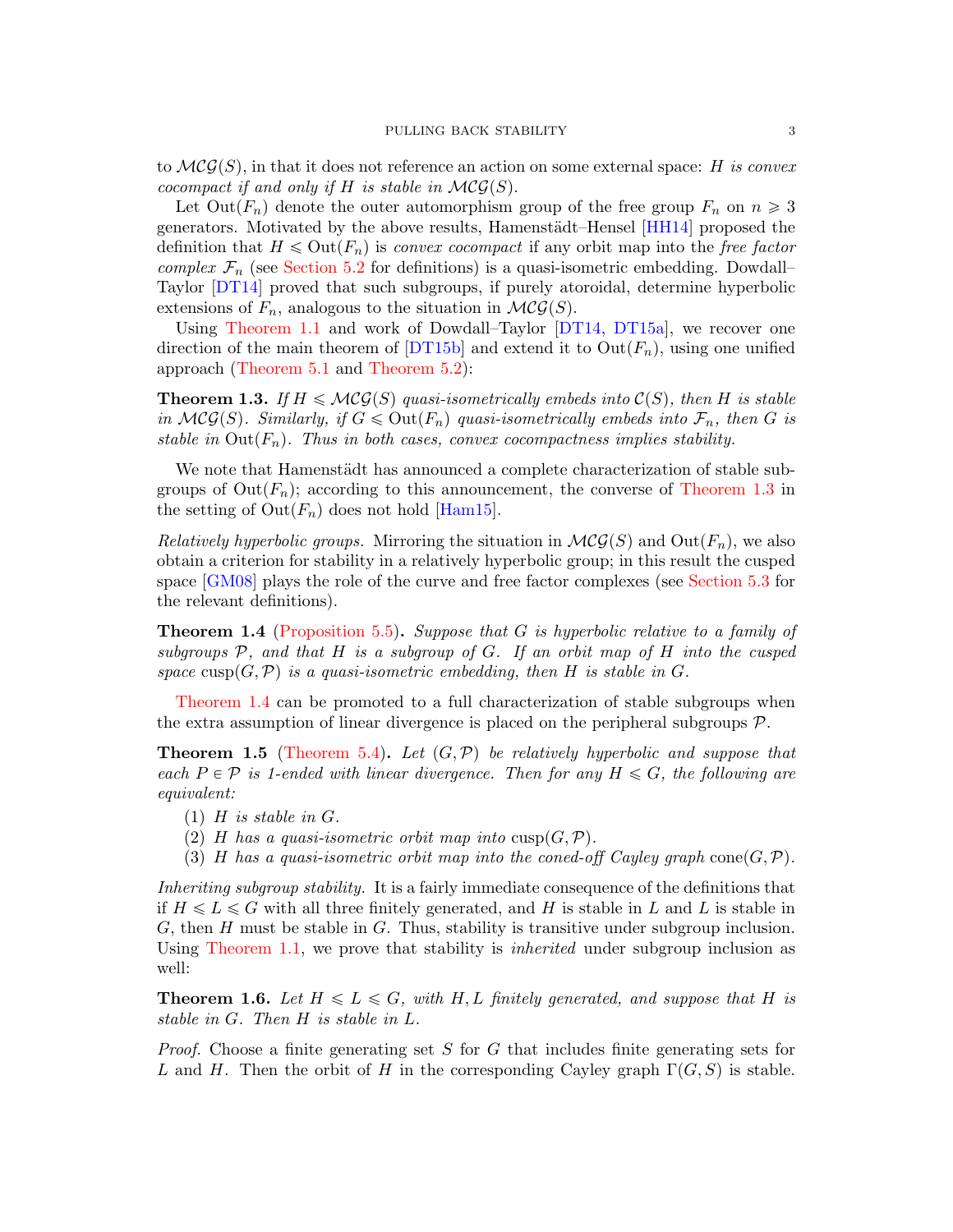Since  $\Gamma(G, S)$  and the L-action on it are both proper, [Theorem 1.1](#page-0-0) implies that H is stable in  $L$ .

In the special case where  $H$  is cyclic, [Theorem 1.6](#page-2-3) appears as Lemma 3.25 in [\[DMS10\]](#page-19-2). However, this lemma relied on an error earlier in that paper; see [Section 3.3](#page-11-0) for further discussion.

**Remark 1.7.** [Theorem 1.6](#page-2-3) is most interesting when L is highly distorted in  $G$ . For example, we may take  $G$  to be the mapping class group and  $L$  to be the handlebody or Torelli subgroup. Similarly, if  $G = Out(F_n)$ , we could take L to be the Torelli subgroup.

Random subgroups are stable. Let G be a finitely generated group,  $k \geq 2$ , and  $\mu$  a probability measure on G whose support generates a non-elementary semigroup. Let  $\Gamma(n) = \langle w_n^1, w_n^2, ..., w_n^k \rangle$  be the subgroup generated by the  $n^{th}$  step of k independent random walks.

Following Taylor–Tiozzo [\[TT16\]](#page-19-13), we say a k-generated random subgroup of G has property  $P$  if

 $\mathbb{P}[\Gamma(n) \text{ has } P] \to 1 \text{ as } n \to \infty.$ 

Combining [Theorem 1.3](#page-2-0) with a result of Taylor-Tiozzo [\[TT16\]](#page-19-13), we prove random subgroups of several aforementioned groups are stable:

<span id="page-3-0"></span>**Corollary 1.8.** Let G be  $\mathcal{MG}(S)$ , Out $(F_n)$ , nontrivially relatively hyperbolic, a handlebody group, or the Torelli subgroup of  $MCG(S)$  or  $Out(F_n)$ . Then a k-generated random subgroup of G is stable.

*Proof.* In each case, we are given a nonelementary action  $G \rightarrow X$  on a hyperbolic space X such that if  $H \le G$  has a quasi-isometric orbit map into X, then H is stable in G. For  $G = \mathcal{MCG}(S)$ , this follows from [\[DT15b\]](#page-19-7), for  $G = \mathrm{Out}(F_n)$  this is [Theorem 5.2,](#page-13-1) and for G relatively hyperbolic, this is [Proposition 5.5.](#page-15-0)

Now we apply the main theorem of [\[TT16\]](#page-19-13), to conclude that a random subgroup of G quasi-isometrically embeds into X. Hence, a random subgroup of G is stable.  $\square$ 

For  $\mathcal{MCG}(S)$ , [Corollary 1.8](#page-3-0) is proven in [\[TT16\]](#page-19-13), but it is novel for the other examples.

**Stable coherence.** It follows from [Theorem 1.6](#page-2-3) that if  $H \leq G$  is stable, then so is each cyclic subgroup  $\langle h \rangle \leq G$  for  $h \in H$ . We say that a group G has the stable *coherence property* if for every finitely generated, undistorted subgroup  $H \leq G$ , H is stable in G whenever each of its nontrivial cyclic subgroups is stable in G.

Question 1. What groups G have the stable coherence property for stability?

In [\[KMT14\]](#page-19-14), Koberda–Mangahas–Taylor prove that right-angled Artin groups have the stable coherence property. In that case, the assumption that  $H$  is undistorted was unnecessary to conclude stability. Recently, Bestvina–Bromberg–Kent–Leininger [\[BBKL16\]](#page-18-2) proved that undistorted purely pseudo-Anosov subgroups of  $\mathcal{MCG}(S)$  are convex-cocompact. Translating this result into our language shows that  $\mathcal{MCG}(S)$  also has the stable coherence property. Whether or not the undistorted assumption is necessary for subgroups of the mapping class group remains unknown.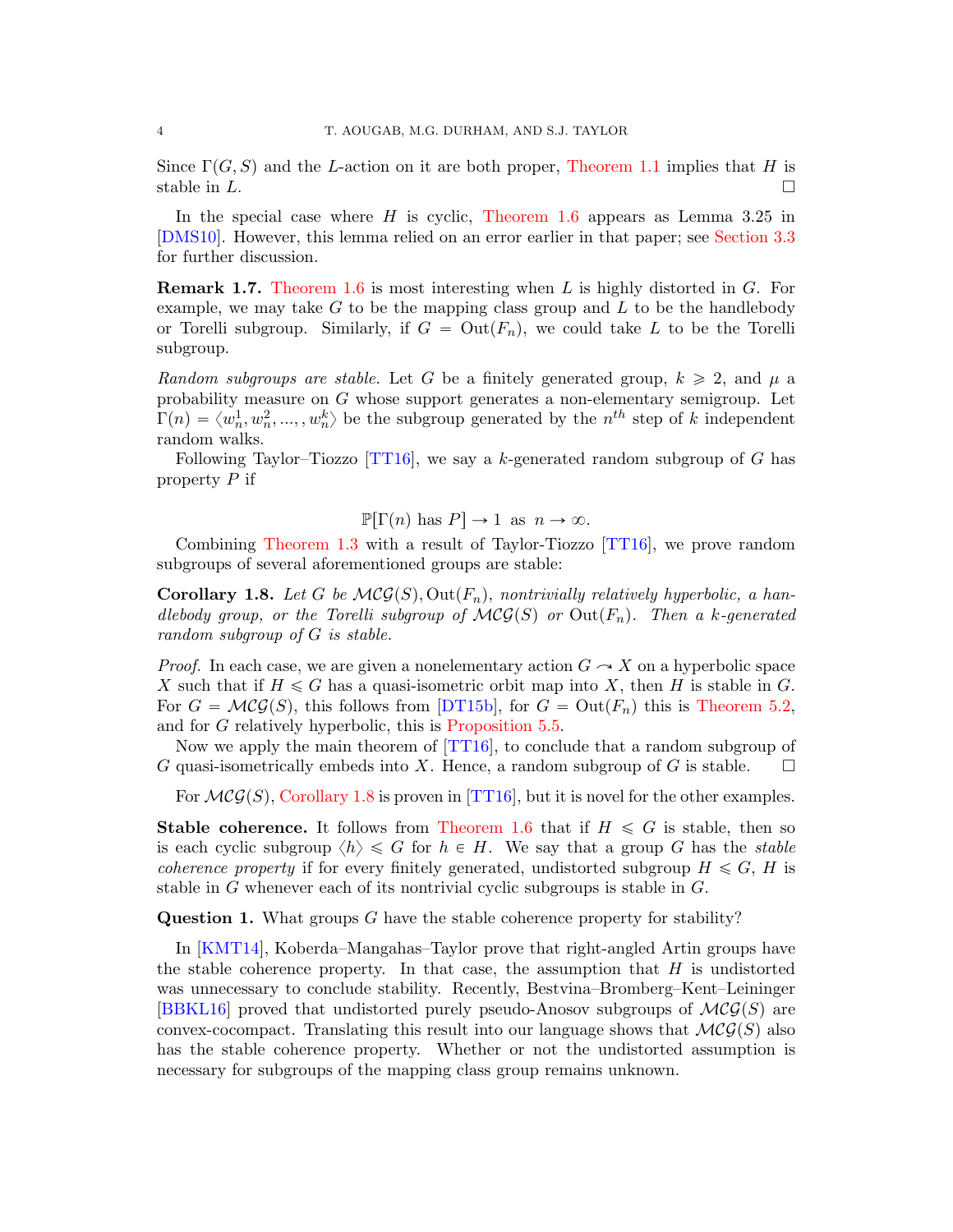#### PULLING BACK STABILITY 5

We thank David Hume for pointing out to us that not all finitely generated groups G have the stable coherence property; for example, see [\[ACGH16b,](#page-18-3) Theorem 6.6]. However, there are no known counterexamples when  $G$  is finitely presented.

1.1. Structure of paper. In [Section 2,](#page-4-0) we begin with some background on metric spaces and overview definitions and equivalent characterizations of stability. In [Section 3,](#page-6-0) we prove that stability and middle-recurrence are effectively equivalent. In [Section 4,](#page-12-2) we prove the main result, [Theorem 1.1,](#page-0-0) that stability pulls back under proper actions for finitely generated groups on proper geodesic metric spaces. [Section 5](#page-12-3) holds our applications, with those to  $\mathcal{MCG}(S)$  in [Section 5.1,](#page-12-4) Out $(F_n)$  in [Section 5.2,](#page-13-0) and relatively hyperbolic groups in [Section 5.3.](#page-14-0) Finally, in the Appendix [\(Section 6\)](#page-17-0), we include a technical lemma about contracting directed geodesics in the thick part of Outer space, which is needed in [Section 5.2.](#page-13-0)

1.2. Acknowledgments. The authors thank Jeff Brock, Daniel Groves, and Yair Minsky for useful conversations and Cornelia Drutu for several helpful comments. We are also grateful to Christopher Cashen for pointing out an error in an earlier version of [Lemma 3.3](#page-7-0) and for providing us with the correction. The first, second, and third authors were partially supported by NSF grants DMS-1502623, DMS-1045119, and DMS-1400498, respectively. The second and third author would also like to thank the Mathematical Sciences Research Institute for hosting them during the completion of this project. Finally, we thank the anonymous referee for helpful suggestions.

## 2. Background

<span id="page-4-0"></span>Let  $X$  be a geodesic metric space. Then  $X$  is proper if closed balls are compact, and an action  $G \to X$  is proper if for each compact  $K \subset X$ , the set  $\{g : gK \cap K \neq \emptyset\}$  is finite. By definition, a path  $\gamma$  is a continuous map from an interval into X. If  $\gamma$  is any finite path in X, let  $|\gamma|$  denote the distance between its endpoints, and let  $\|\gamma\|$  denote its arclength. The **slope** of  $\gamma$  is defined as

$$
\mathrm{sl}(\gamma)=\frac{\|\gamma\|}{|\gamma|}.
$$

For X, Y metric spaces,  $\lambda > 0$  and  $\kappa \geq 1$ , a  $(\kappa, \lambda)$ -quasi-isometric embedding of X into Y is a map  $\phi: X \to Y$  so that for any  $a, b \in X$ ,

$$
\frac{1}{\kappa}d_X(a,b) - \lambda \leq d_Y(\phi(a), \phi(b)) \leq \kappa \cdot d_X(a,b) + \lambda.
$$

Finally, a  $(\kappa, \lambda)$ -quasigeodesic in a metric space Y is a  $(\kappa, \lambda)$ -quasi-isometric embedding of an interval into  $Y$ , where we allow for the possibility that the interval is infinitely long. By a  $\kappa$ –quasigeodesic, we mean a  $(\kappa, \kappa)$ –quasigeodesic.

For an injective map  $i: X \to Y$  between metric spaces, we say that X is **undistorted** in Y if i is a quasi-isometric embedding. In this case, we often identify X with its image in Y. We will sometimes abuse our terminology and say that a subspace  $X \subset Y$  is undistorted, but in this case the metric on  $X$  will be clear from context. Similarly, we will often blur the distinction between a quasigeodesic and its image in X.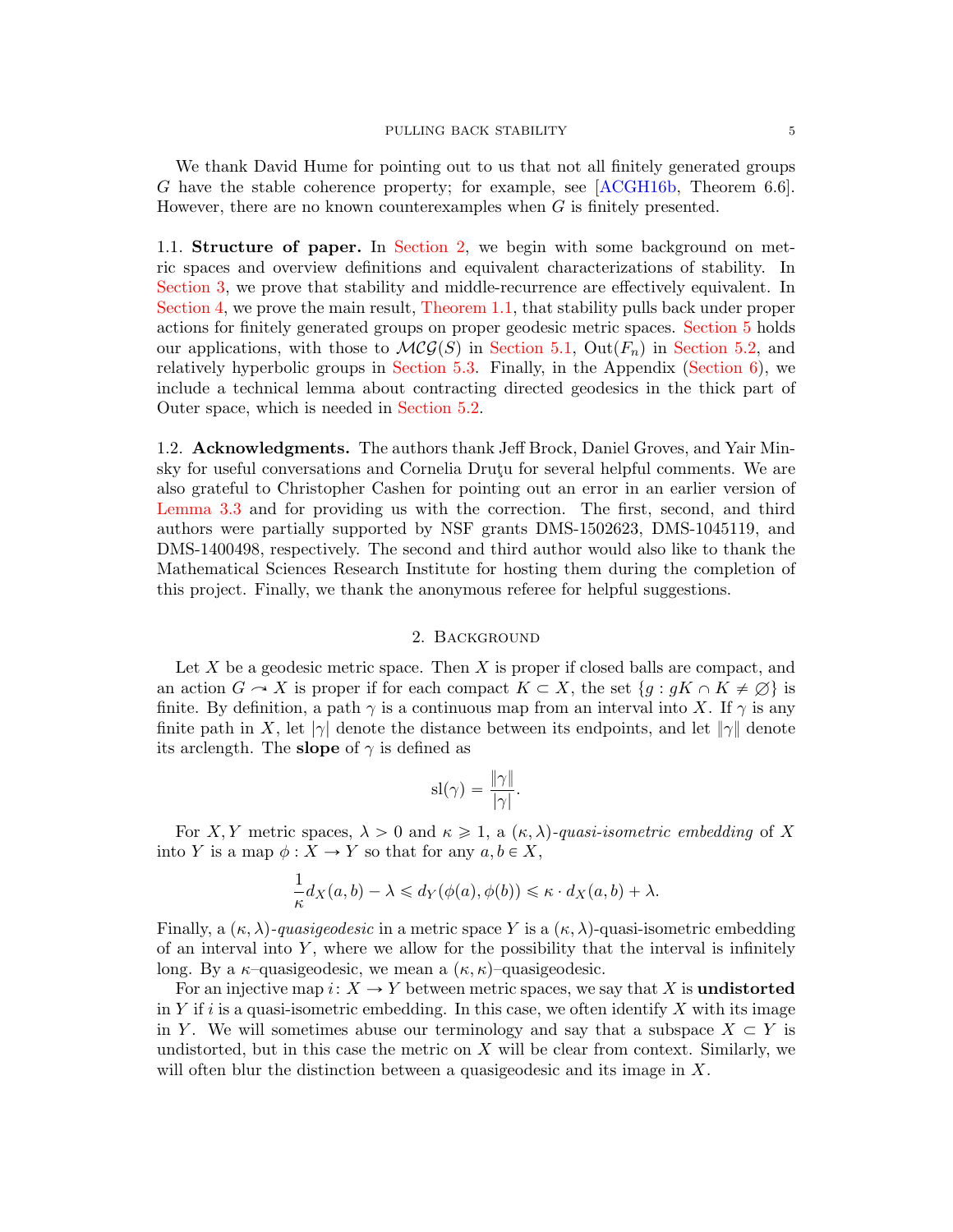For X a subspace of Y and  $D > 0$ , let  $N_D(X)$  denote the D-neighborhood of X in Y. Then given  $X, X' \subseteq Y$  two subspaces of a metric space Y, we say that X and X' are D–**Hausdorff close** if  $X \subset N_D(X')$  and  $X' \subset N_D(X)$ .

2.1. Stability and the sublinear contracting projections. We begin by defining stability for subgroups of a finitely generated group G. We then recall the definition of sublinear contracting projections.

**Definition 1** (Stability). Let  $Y \subseteq X$  be an undistorted subspace of a metric space X. Then Y is **stable** in X if for any  $\kappa > 1$ , there exists  $D > 0$  so that if q, q' are  $\kappa$ -quasigeodesics in X with the same endpoints  $a, b \in Y$ , then q and q' are D-Hausdorff close.

A stable embedding of Y into X is a quasi-isometric embedding  $\phi: Y \to X$  so that the image  $\phi(Y)$  is stable in X.

Although we have defined stability in a general setting, our focus will be the case of a finitely generated group G. Fix a finite generating set S of G and let  $|\cdot|_S$  be the associated word norm. Recall that any two generating sets of G give quasi-isometric metrics and that a finitely generated subgroup  $H \leq G$  is undistorted in G when the inclusion  $H \to G$  is a quasi-isometric embedding for some (any) word metrics on H and G. Then a finitely generated subgroup  $H \leq G$  is **stable** if H is undistorted in G and  $H \subset (G, |\cdot|_S)$  is stable for any choice of word metric on H. We note that for a pair of finitely generated groups  $H \leq G$ , stability of H in G is independent of the generating sets for  $H$  or  $G$ . Recent work on stable subgroups appears in [\[KMT14,](#page-19-14) [CH16b,](#page-19-15) [CD16,](#page-19-16) [CH16a\]](#page-19-17).

Our proof of [Theorem 1.1](#page-0-0) uses a recent result of Arzhantseva–Cashen–Gruber–Hume [\[ACGH16a\]](#page-18-1) which characterizes stable quasigeodesics using a contracting property for the nearest point projection. We follow their discussion closely.

Let X be a geodesic metric space and  $Y \subset X$  a subspace. For  $\epsilon > 0$ , the  $\epsilon$ -closest point projection  $\pi_Y^{\epsilon}: X \to 2^Y$  maps a point  $x \in X$  to the set of points of Y whose distance to x is within  $\epsilon$  of  $d(x, Y)$ :

$$
\pi_Y^\epsilon(x)=\{y\in Y:d(x,y)\leqslant d(x,Y)+\epsilon\}.
$$

Let  $\rho$  be a sublinear function, i.e. a function which is nondecreasing, eventually nonnegative, and for which  $\lim_{r\to\infty}\frac{\rho(r)}{r}=0$ . Then given  $\epsilon>0$ ,  $Y\subset X$  is  $(\rho,\epsilon)$ -contracting if for all  $x, x' \in X$ ,  $d(x, x') \leq d(x, Y)$  implies that<br>diam  $\left(\pi_Y^{\epsilon}(x) \mid \pi_Y^{\epsilon}(x')\right)$ :

$$
\text{diam}\left(\pi_Y^{\epsilon}(x)\bigcup \pi_Y^{\epsilon}(x')\right) \leqslant \rho\big(d(x,Y)\big).
$$

We also say that Y is *sublinearly contracting* with *contracting function*  $\rho$ . For our applications,  $Y$  will always be the image of a quasigeodesic in  $X$  and we call the resulting quasigeodesic sublinearly contracting. One of the key results of [\[ACGH16a\]](#page-18-1) is the following:

<span id="page-5-0"></span>**Proposition 2.1** (Proposition 4.2 of [\[ACGH16a\]](#page-18-1)). For each stability function D and  $\epsilon > 0$  there is a sublinear function  $\rho$  such that if Y is a D-stable subspace of a geodesic metric space X, then Y is  $(\rho, \epsilon)$ -contracting.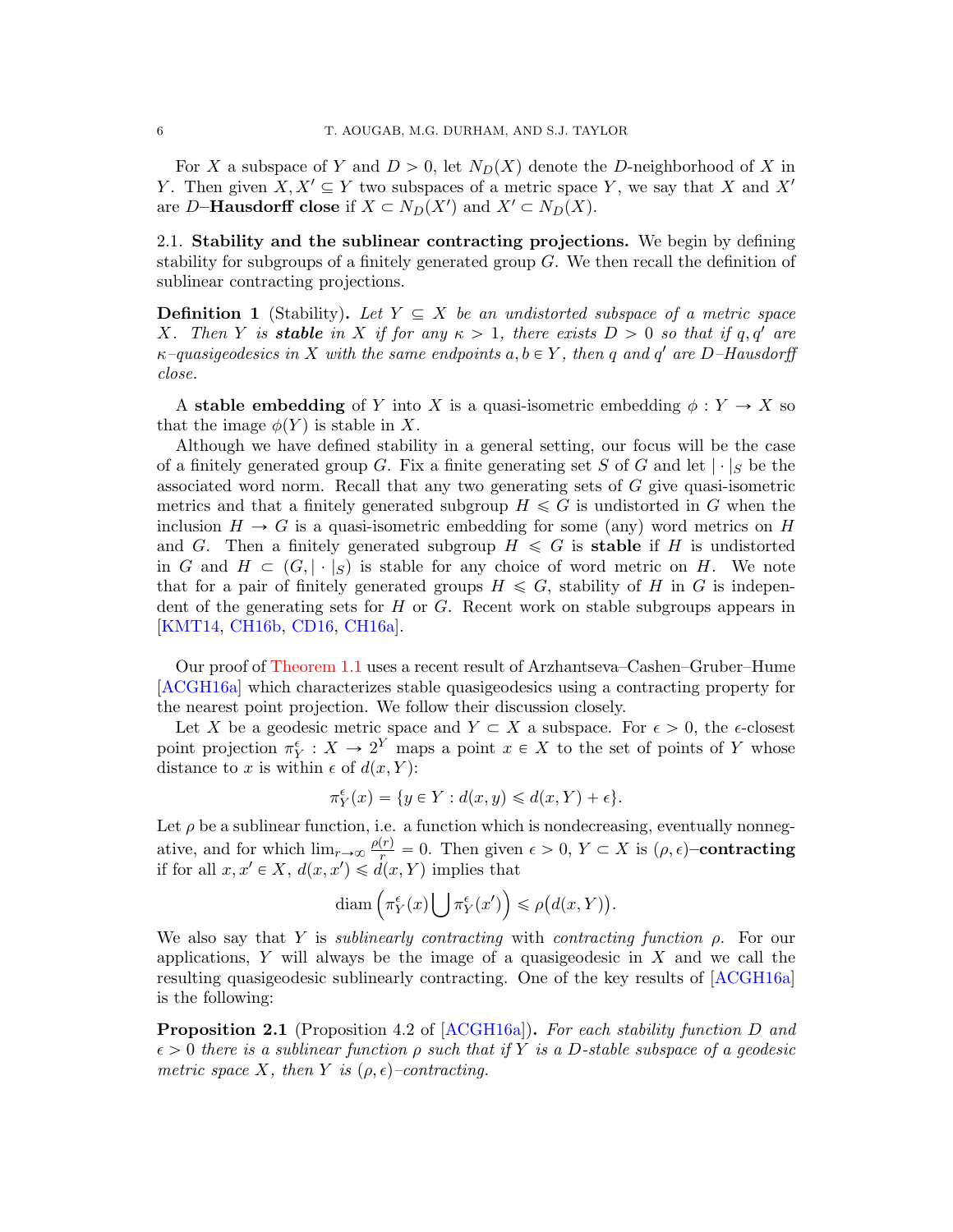#### PULLING BACK STABILITY **7**

Finally, we say a subspace Y is  $\rho$ –contracting if it is  $(\rho, 1)$ –contracting.

We conclude this section with a useful fact that was pointed out to us by Christopher Cashen. If  $\rho$  is a sublinear function, then by setting  $\bar{\rho}(r) = r \cdot \sup_{s \geq r} \frac{\rho(s)}{s}$  we obtain a new sublinear function such that  $\rho(r) \leq \bar{\rho}(r)$  for all r having the property that  $\bar{\rho}(r)/r$ is nonincreasing.

### 3. Middle recurrence and stability

<span id="page-6-0"></span>For a path  $\gamma$  in X, we sometimes write  $a \in \gamma$  to mean  $a \in \text{im}(\gamma)$ , the image of  $\gamma$ . For  $a, b \in \gamma$ , we say that  $x \in \gamma$  lies between  $a, b$  if there are  $s_1 \leq s_2 \leq s_3$  in the domain of  $\gamma$  with  $\gamma(s_1) = a, \gamma(s_2) = x, \gamma(s_3) = b$ . For  $t \in (0, 1/2)$ , the t–**middle of**  $\gamma_{[a,b]}$  is the set of  $x \in \gamma$  lying between a and b such that  $\min\{d(x, a), d(x, b)\} \geq t \cdot d(a, b)$ . We denote the t–middle of  $\gamma_{[a,b]}$  by  $\gamma_{\mathbf{t}[a,b]}$ . If  $\gamma$  is defined on a finite length interval, then its t–middle is denoted simply  $\gamma_t$ .



<span id="page-6-1"></span>FIGURE 1. The path p returns to the t-middle of the path  $\gamma$ . In general,  $\gamma_{t[a,b]}$  need not be connected.

We say that the path (or quasigeodesic)  $\gamma$  is **t–middle recurrent** if there is a function  $\mathfrak{m}_{t,\gamma} : \mathbb{R}_+ \to \mathbb{R}_+$  so that for any path p with endpoints  $a, b \in \gamma$  satisfying  $||p|| \leq C \cdot d(a, b)$ , we have

$$
p \cap N_{\mathfrak{m}_{t,\gamma}(C)}(\gamma_{\mathbf{t}[\mathbf{a},\mathbf{b}]}) \neq \varnothing.
$$

The function  $\mathfrak{m}_{t,\gamma} \colon \mathbb{R}_+ \to \mathbb{R}_+$  is called the *t*-recurrence function of the path  $\gamma$ . The idea is simply that any path with controlled slope and endpoints on  $\gamma$  must return to a bounded diameter neighborhood of the middle portion of  $\gamma$ . See [Figure 1.](#page-6-1)

When  $\gamma$  is t–middle recurrent for each  $t \in (0, 1/2)$ , we say that  $\gamma$  is **middle recur**rent.

3.1. Middle recurrent implies stable. We now prove what is essentially one direction of the effective equivalence between the middle recurrence and stability conditions [\(Theorem 1.2\)](#page-1-0):

<span id="page-6-2"></span>**Theorem 3.1.** Let  $\gamma$  be a continuous path which satisfies t-middle recurrence for some  $0 < t < 1/2$  with recurrence function  $\mathfrak{m}_{t,\gamma} : \mathbb{R}_+ \to \mathbb{R}_+$ . For any  $\kappa \geq 1$ , if q is a  $\kappa$ -quasigeodesic with endpoints on  $\gamma$ , then

$$
q\subset N_R(\gamma),
$$

for a constant  $R \geq 0$  depending only on  $\mathfrak{m}_{t,\gamma} : \mathbb{R}_+ \to \mathbb{R}_+$  and  $\kappa$ .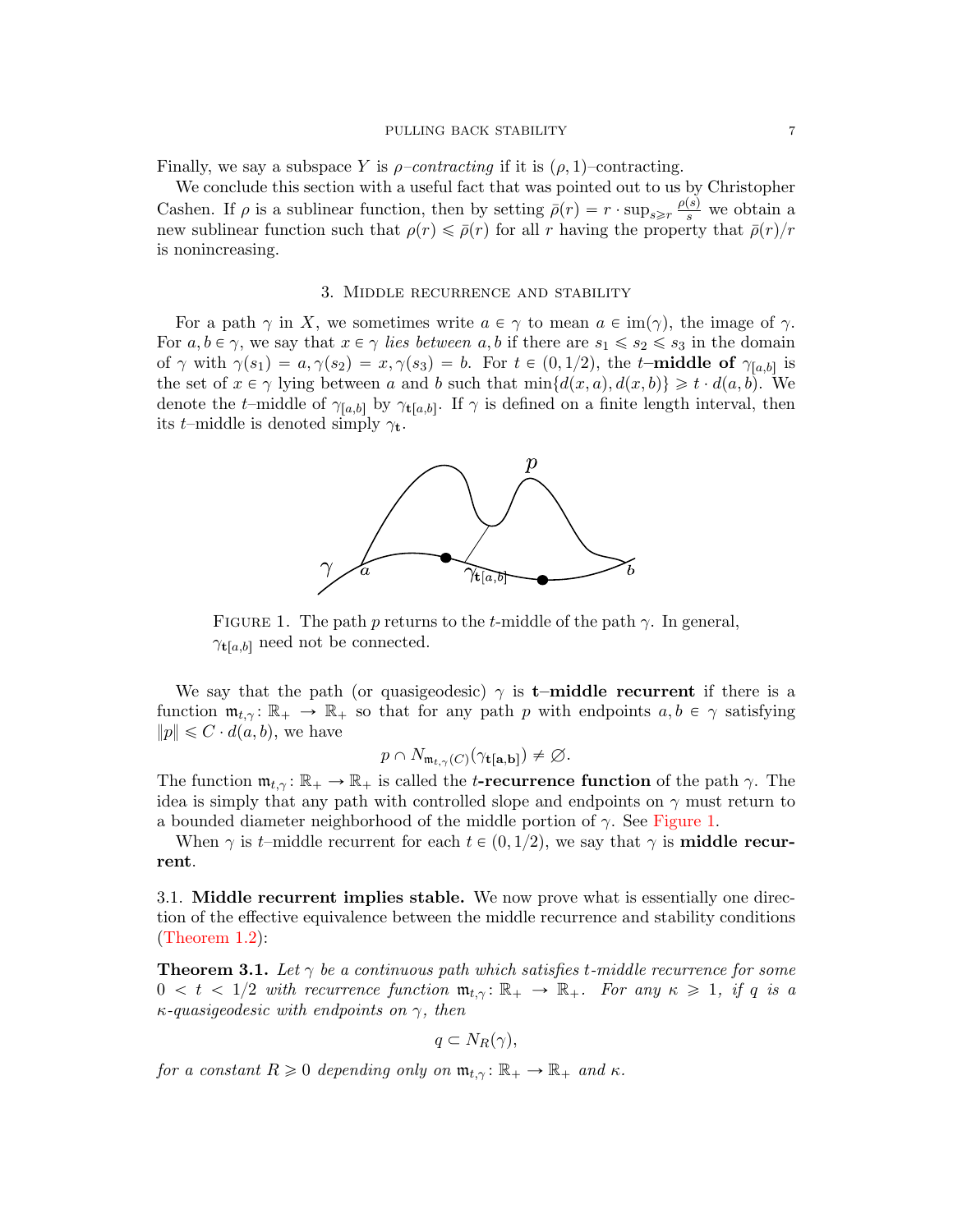*Proof.* By replacing q with a tame quasigeodesic, as in  $|BH99|$ , Lemma III.H.1.11, we may assume that  $q$  satisfies the inequality

$$
||q|_{[a,b]}|| \leq \kappa' d(q(a), q(b)) + \kappa',
$$

for all  $a, b \in \text{dom}(q)$  (the domain of q) and for some  $\kappa'$  depending only on  $\kappa$ .

Set  $d = \max(\mathfrak{m}_{t,\gamma}(4\kappa' + 1), 1)$ . We claim the following: if  $[a', b']$  is a subinterval of the domain of q such that  $d(q(a'), \gamma)$ ,  $d(q(b'), \gamma) \le d$  and  $d(q(a'), q(b')) \ge 4 \cdot d/t$ , then there is a point  $c' \in [a', b']$  such that  $d(q(c'), \gamma) \leq d$ .

Before proving the claim, we show how it completes the proof. Let  $Q = \{x \in \text{dom}(q) :$  $d(q(x), \gamma) \leq d$ . The claim implies that the complement of Q in dom(q) is a collection of open intervals each of whose image in X has length at most  $4\kappa' \cdot d/t + \kappa'$ . Hence,  $q \subset N_{d+4\kappa'd/t+\kappa'}(\gamma)$ , as required.

To prove the claim, let  $x, y \in \gamma$  such that  $d(x, q(a')), d(y, q(b')) \leq d$ . Let  $\omega$  be the concatenation  $[x, q(a')] \cdot h \cdot [q(b'), y]$ , where h is the restriction of q to the interval  $[a', b']$ . We compute the slope of  $\omega$ :

$$
\frac{\|\omega\|}{d(x,y)} \le \frac{\|h\| + 2d}{d(q(a'), q(b')) - 2d}
$$
  

$$
\le \frac{\kappa' d(q(a'), q(b')) + \kappa' + 2d}{1/2d(q(a'), q(b'))}
$$
  

$$
\le \frac{\kappa' d(q(a'), q(b')) + \kappa' + 1/2d(q(a'), q(b'))}{1/2d(q(a'), q(b'))}
$$
  

$$
\le 4\kappa' + 1
$$

Thus, by middle recurrence, there is a point  $c' \in \text{dom}(\omega)$  and a point  $z \in \gamma_{\mathbf{t}[x,y]}$  such that  $d(\omega(c'), z) \le d$ . Note that by definition of the t-middle,  $d(z, x), d(z, y) \ge \dot{t} \cdot d(x, y)$ . To finish the claim, it suffices to show that  $\omega(c')$  is in the image of q. Otherwise,  $\omega(c')$  is contained in either  $[x, q(a')]$  or  $[q(b'), y]$ . Suppose towards a contradiction that  $\omega(c') \in [x, q(a')]$ . Then

$$
t \cdot d(x, y) \leq d(z, x) \leq d(z, \omega(c')) + d(\omega(c'), x) \leq 2d
$$

and so  $d(q(a'), q(b')) \leq 2d/t + 2d = 2d(1 + 1/t) < 4d/t$ , a contradiction, completing the  $\Box$ 

3.2. Stable implies middle recurrent. Having established [Theorem 3.1,](#page-6-2) it remains to prove that stable quasigeodesics are middle recurrent.

<span id="page-7-1"></span>**Theorem 3.2.** For a given  $t \in (0, 1/2)$ , stability function  $D: \mathbb{R}^2_+ \to \mathbb{R}_+$ ,  $\kappa \geq 1$ ,  $\lambda \geq 0$ , and Lipschitz constant  $C \geq 1$ , there exists  $M = M(t, D, C, \kappa, \lambda) \geq 0$  satisfying the following: If  $\gamma$  is a stable  $(\kappa, \lambda)$ -quasigeodesic in a geodesic metric space X with stability function D, and p is a path with endpoints  $a, b \in \gamma$  satisfying  $||p|| < C \cdot d(a, b)$ , then

$$
p \cap N_M(\gamma_{\mathbf{t}[\mathbf{a},\mathbf{b}]}) \neq \varnothing.
$$

<span id="page-7-0"></span>The proof of [Theorem 3.2](#page-7-1) will require the following lemma.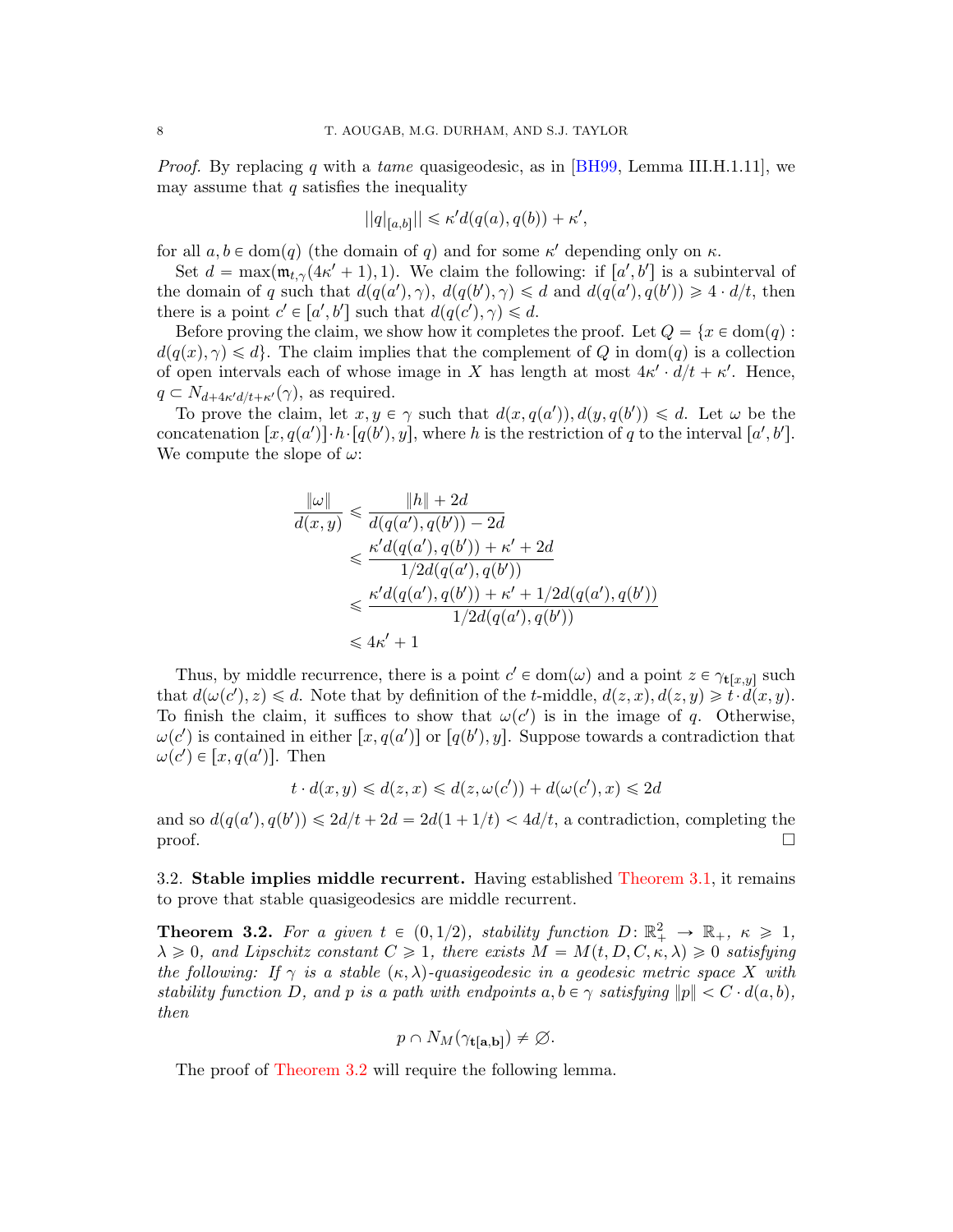**Lemma 3.3.** Assume that  $\rho$  is a sublinear function such that  $\rho(r)/r$  is nonincreasing, and let  $\gamma$  be a *ρ*-contracting quasigeodesic. Suppose that h is a path at distance at least  $K \geq 0$  from  $\gamma$  whose endpoints have distance exactly K from  $\gamma$ . Then

$$
\frac{\rho(K)}{K} \geqslant \frac{1 - (2K + \rho(K))/|h|}{\text{sl}(h)}.
$$

*Proof.* We begin by decomposing h into a sequence of subpaths  $h_1, \ldots, h_m$  such that

- (1) for  $1 \leq i \leq m$ , the initial endpoint  $x_i$  of  $h_i$  is such that  $|h_i| = d(x_i, \gamma)$ , and
- (2) for  $1 \leq i \leq m$ ,  $h_i$  is contained in the  $d(x_i, \gamma)$ -ball about  $x_i$ .

Note that the terminal endpoint of  $h_i$  is  $x_{i+1}$  for  $i < m$ , and set  $r_i = d(x_i, \gamma)$  for each  $1 \leq i \leq m$ . Since the terminal endpoint of h has distance K from  $\gamma$ ,  $r_m \leq |h_m| + K$ .

Such a decomposition of h can be obtained inductively as follows:  $h_1$  is the maximal initial subpath along the parameterization of h contained in the closed ball of radius  $r_1 = K$  about  $x_1$ , the initial endpoint of h. Now suppose that  $h_1, \ldots, h_{j-1}$  have been defined and let  $x_j$  be the terminal endpoint of the path  $h_{j-1}$ . Set  $h_j$  to be the maximal initial subpath of h along the parameterization starting at  $x_j$  which is contained in the closed ball of radius  $r_j = d(x_j, \gamma)$  about  $x_j$ . This construction, along with continuity of h, gives a decomposition with the required properties.

Using that  $\gamma$  is  $\rho$ -contracting, we see that the diameter of the projection of  $h_i$  to  $\gamma$ is no more than  $\rho(r_i)$ . So by concatenating a geodesic from the initial endpoint of h to  $\gamma$ , the images of the projections of our subpaths, and a geodesic from  $\gamma$  to the terminal endpoint of  $h$ , we obtain that

$$
|h| \leq 2K + \sum_{i=1}^{m} \rho(r_i).
$$

As  $r_i \geq K$  for each i and  $\rho(r)/r$  is nonincreasing,  $\rho(r_i) \leq r_i \cdot \rho(K)/K$ . Hence the above inequality implies that

$$
|h| \leq 2K + (\rho(K)/K) \sum_{i=1}^{m} r_i.
$$

Now using that  $|h_i| = r_i$  (for  $i < m$ ),  $r_m \leqslant |h_m| + K$ , and  $\sum |h_i| \leqslant \sum ||h_i|| = ||h||$ , we get

$$
|h| \le 2K + (\rho(K)/K) (||h|| + K)
$$
  
= 2K + \rho(K) + (\rho(K)/K) ||h||  
= 2K + \rho(K) + (\rho(K)/K) sl(h) \cdot |h|.

A rearrangement of the above yields

$$
\frac{\rho(K)}{K} \ge \frac{|h| - (2K + \rho(K))}{|h| \cdot \text{sl}(h)},
$$

and gives the required inequality.

We now prove [Theorem 3.2:](#page-7-1)

 $\Box$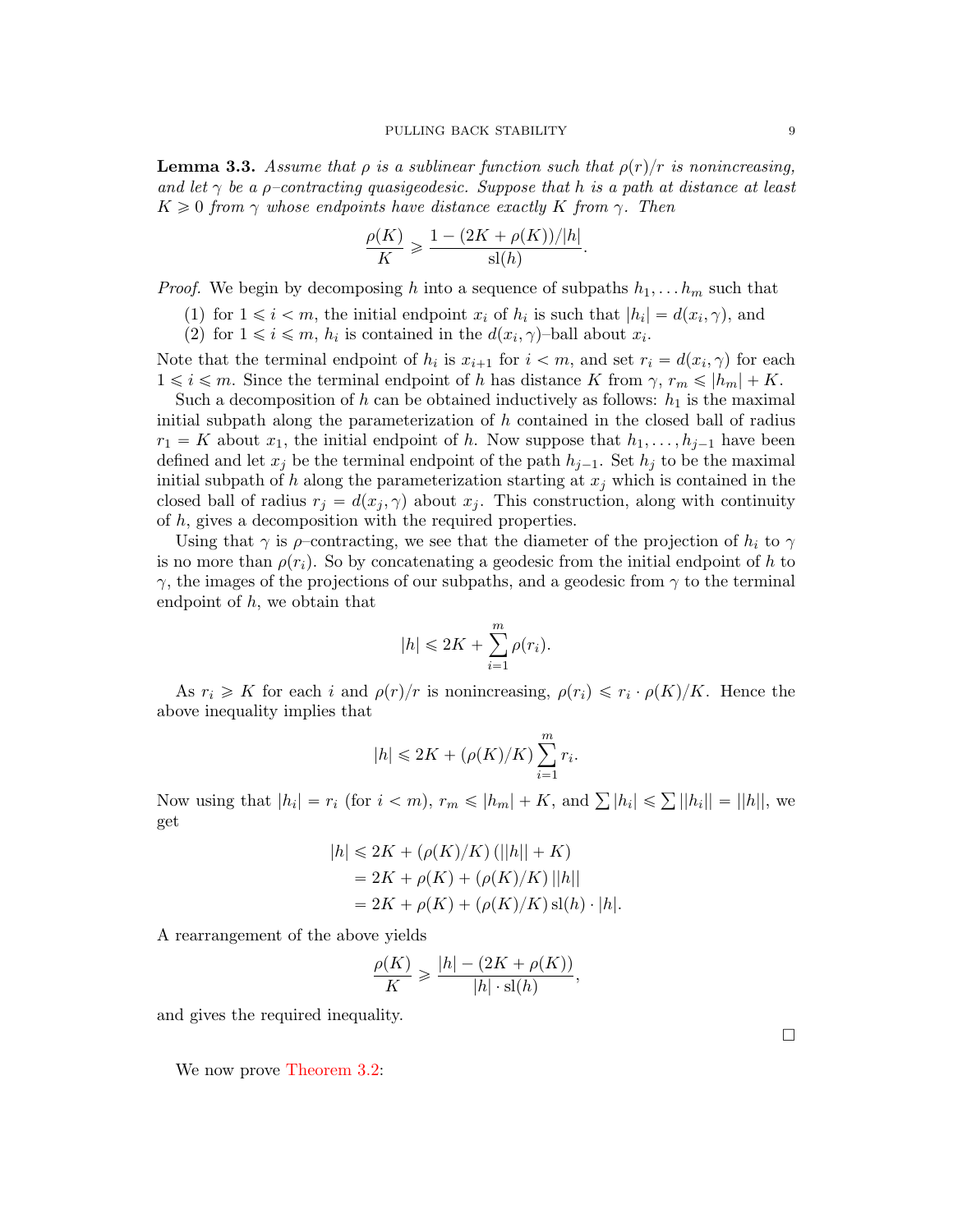*Proof.* Fix  $t \in (0, 1/2)$ . Let  $\gamma: I \to X$  be a D-stable  $(\kappa, \lambda)$ -quasigeodesic. By [Propo](#page-5-0)[sition 2.1,](#page-5-0) there is a function  $\rho$ , depending only on D, so that  $\gamma$  is  $\rho$ -contracting. As in the paragraph following [Proposition 2.1,](#page-5-0) we may assume  $\rho$  is chosen so that  $\rho(r)/r$ is nonincreasing. Now fix  $C \geq 1$  and let  $L \geq 0$  be such that there is a path p with endpoints  $a, b \in \gamma$  such that  $||p|| \leq C|p|$  and

<span id="page-9-1"></span>
$$
p \cap N_L(\gamma_{\mathbf{t}[a,b]}) = \varnothing.
$$

We prove that L is uniformly bounded. Let  $\gamma_1$  (resp.  $\gamma_r$ ) be the set of all points  $x \in \gamma$ so that either x is to the left of a in the orientation of  $\gamma$  (resp. to the right of b), or  $x \in \gamma_{[a,b]}$  and  $d(x, a) < t \cdot d(a, b)$  (resp.  $d(x, b) < t \cdot d(a, b)$ ). Note that we are free to assume that  $d(a, b) = |p| > 4\lambda \kappa^2/(1 - 2t)$ .

Since  $\gamma_1$ ,  $\gamma_r$ , and  $\gamma_{t[a,b]}$  are pairwise disjoint by construction,

(1) 
$$
\gamma = \gamma_1 \sqcup \gamma_{t[a,b]} \sqcup \gamma_r.
$$

We note that  $\gamma_1$ ,  $\gamma_r$ , and  $\gamma_{t[a,b]}$  may each be disconnected, but this will not matter in what follows.

<span id="page-9-0"></span>Claim 1. For any  $x, y \in I$  with  $\gamma(x) \in \gamma_1$  and  $\gamma(y) \in \gamma_r$ ,

(2) 
$$
d(\gamma(x), \gamma(y)) > \kappa^{-2} (1 - 2t)|p| - 2\lambda.
$$

*Proof of [Claim 1.](#page-9-0)* Assume first that  $\gamma(x), \gamma(y) \in \gamma_{[a,b]}$ . Then  $d(\gamma(x), a), d(\gamma(y), b)$  $t \cdot |p|$ , and the triangle inequality gives

<span id="page-9-2"></span>
$$
d(a,b) < td(a,b) + d(\gamma(x), \gamma(y)) + td(a,b)
$$

and a rearrangement gives that  $d(\gamma(x), \gamma(y)) \geq (1 - 2t)d(a, b)$ .

We next assume that  $\gamma(x)$  is to the left of a and  $\gamma(y)$  is to the right of b; let s, s'  $\in I$  so that  $\gamma(s) = a$  and  $\gamma(s') = b$ . Then  $x < s < s' < y$  and since  $\gamma$  is a  $(\kappa, \lambda)$ -quasigeodesic, we get

$$
\kappa^{-1}(d(a,b)-\lambda) \leqslant s'-s \leqslant y-x \leqslant \kappa(d(\gamma(x),\gamma(y))+\lambda)
$$

and a rearrangement and simplification gives  $d(\gamma(x), \gamma(y)) \geq \kappa^{-2} d(a, b) - 2\lambda$ .

Finally, a similar argument proves that in the mixed case when (without loss of generality)  $\gamma(x)$  is to the left of a and  $\gamma(y) \in \gamma_{[a,b]},$ 

$$
d(\gamma(x), \gamma(y)) \geq \kappa^{-2} d(a, \gamma(y)) - 2\lambda.
$$

Hence, the desired bound follows from the fact that  $d(a, \gamma(y)) \geq (1 - 2t) \cdot |p|$ . This proves the claim.  $\Box$ 

Now set

$$
K = \frac{1}{8} \left[ \frac{(1 - 2t)L}{\kappa^2 C} - 2\lambda \right],
$$

where we assume that L is sufficiently large so that  $K > 0$  and that  $\rho(K)/K \leq 1$ . (Recall that  $\lim_{r \to \infty} \rho(r)/r = 0$ .) Then since  $L \leq ||p|| \leq C|p|$ , we have that

$$
K \leqslant \frac{1}{8} \left[ \kappa^{-2} (1 - 2t) |p| - 2\lambda \right].
$$

Since p avoids the L–neighborhood of the t-middle of  $\gamma$ , it also avoids the K–neighborhood of the *t*-middle of  $\gamma$ .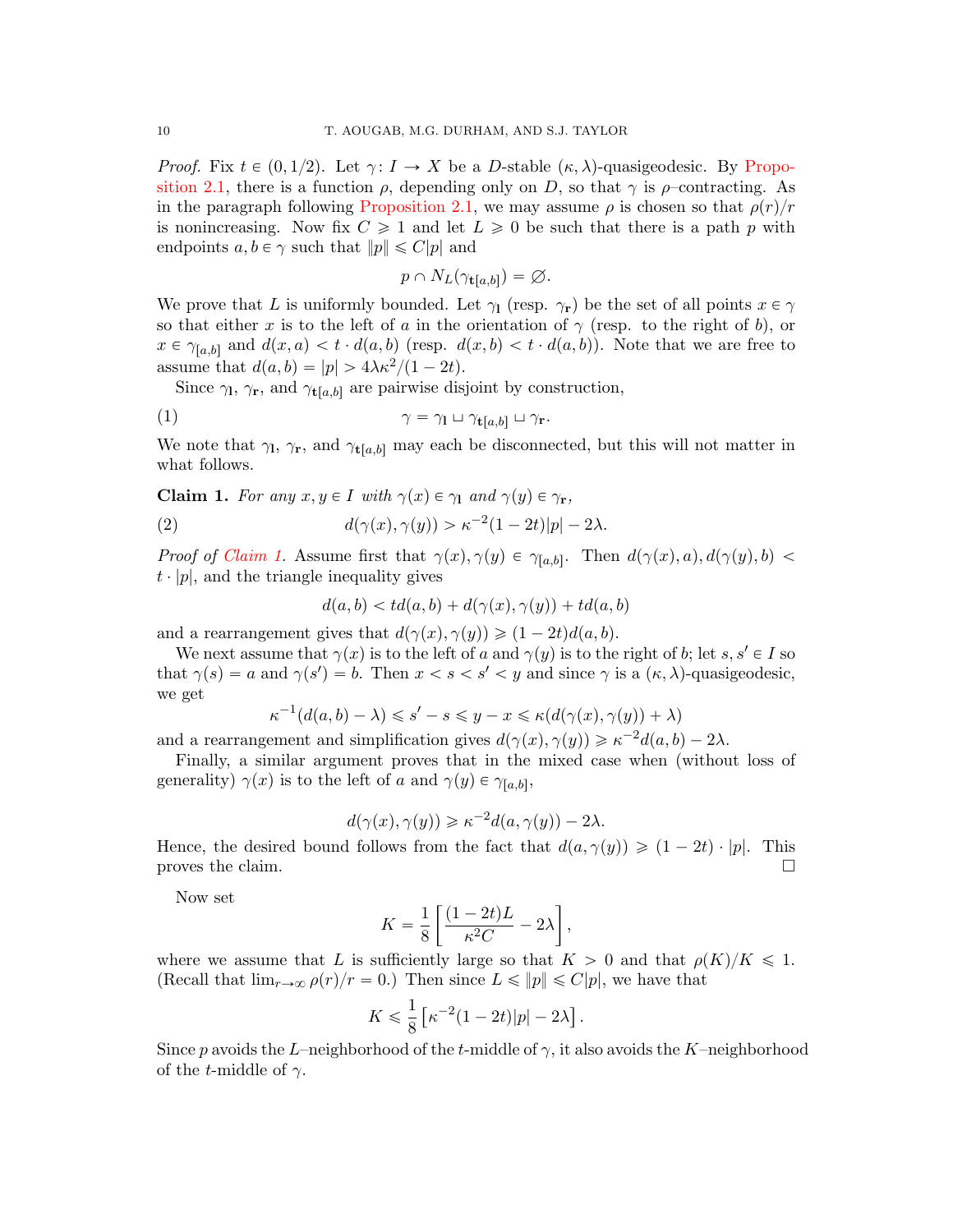Let H be the collection of maximal subarcs of p which lie outside of the open  $K$ neighborhood of  $\gamma$ . Order H using the orientation of p.

<span id="page-10-0"></span>**Claim 2.** There is an  $h \in \mathcal{H}$  which has one endpoint that is K–close to  $\gamma_1$  and one endpoint K–close to  $\gamma_{\bf r}$ .

*Proof of [Claim 2.](#page-10-0)* First note that any point of p contained in the closed  $K$ –neighborhood of  $\gamma$ , including endpoints of paths in H, has distance at most K from either  $\gamma_1$  or  $\gamma_r$ . This follows from  $(1)$  and the fact that the entire path p avoids the K-neighborhood of the *t*–middle of  $\gamma$ .

If each path in H has both endpoints close to only one of  $\gamma_1$  or  $\gamma_r$ , then there must exist consecutive subpaths  $h_i$  and  $h_{i+1}$  in H such that the terminal endpoint of  $h_i$  is close to a different end of  $\gamma$  than the initial endpoint of  $h_{i+1}$ . If q is the closed subpath of p between  $h_i$  and  $h_{i+1}$ , then each point of q lies within distance K from either  $\gamma_1$ or  $\gamma_{\mathbf{r}}$ , and its endpoints are K-close to different ends. Hence, by continuity, there is a point  $z \in q$  which is K–close to points in both  $\gamma_1$  and  $\gamma_r$ . This gives a point in  $\gamma_1$  and a point in  $\gamma_{\mathbf{r}}$  which have distance at most  $2K \leq \frac{1}{4}$  $\frac{1}{4}[\kappa^{-2}(1-2t)|p|-2\lambda]$  from one another. This, however, is impossible as it contradicts  $(2)$ .

Hence, there is  $h \in \mathcal{H}$  with endpoints  $x, y$  such that  $d(x, \gamma_1) \leq K$  and  $d(y, \gamma_r) \leq K$ . Since by [\(2\)](#page-9-2) any point in  $\gamma_1$  has distance at least  $\kappa^{-2}(1-2t)|p| - 2\lambda$  from any point in  $\gamma_{\mathbf{r}}$ , we have

$$
|h| \ge \kappa^{-2} (1 - 2t)|p| - 2\lambda - 2K
$$
  
\n
$$
\ge \kappa^{-2} (1 - 2t)|p| - 2\lambda - \frac{1}{4} (\kappa^{-2} (1 - 2t)|p| - 2\lambda)
$$
  
\n
$$
= \frac{3}{4} (\kappa^{-2} (1 - 2t)|p| - 2\lambda),
$$

and in particular  $|h| \ge 6K$ . Further using the assumption that that  $|p| > 4\lambda\kappa^2/(1-2t)$ , we have the estimate

$$
|h| \ge \frac{3}{8} (\kappa^{-2} (1 - 2t)|p|).
$$

Therefore, since  $||p|| \leq C|p|$ 

$$
sl(h) = \frac{\|h\|}{|h|} \leq \frac{\|p\|}{\frac{3}{8}(\kappa^{-2}(1-2t)|p|)} \leq \frac{8C|p|}{3\kappa^{-2}(1-2t)|p|} = \frac{8C}{3\kappa^{-2}(1-2t)}.
$$

Finally, applying [Lemma 3.3](#page-7-0) to h yields

$$
\frac{\rho(K)}{K} \ge \frac{1 - (2K + \rho(K))/|h|}{\text{s}(h)}
$$

$$
\ge \frac{1 - 3K/|h|}{\text{s}(h)}
$$

$$
\ge \frac{1/2}{\text{s}(h)}
$$

$$
\ge \frac{3\kappa^{-2}(1 - 2t)}{16C} > 0
$$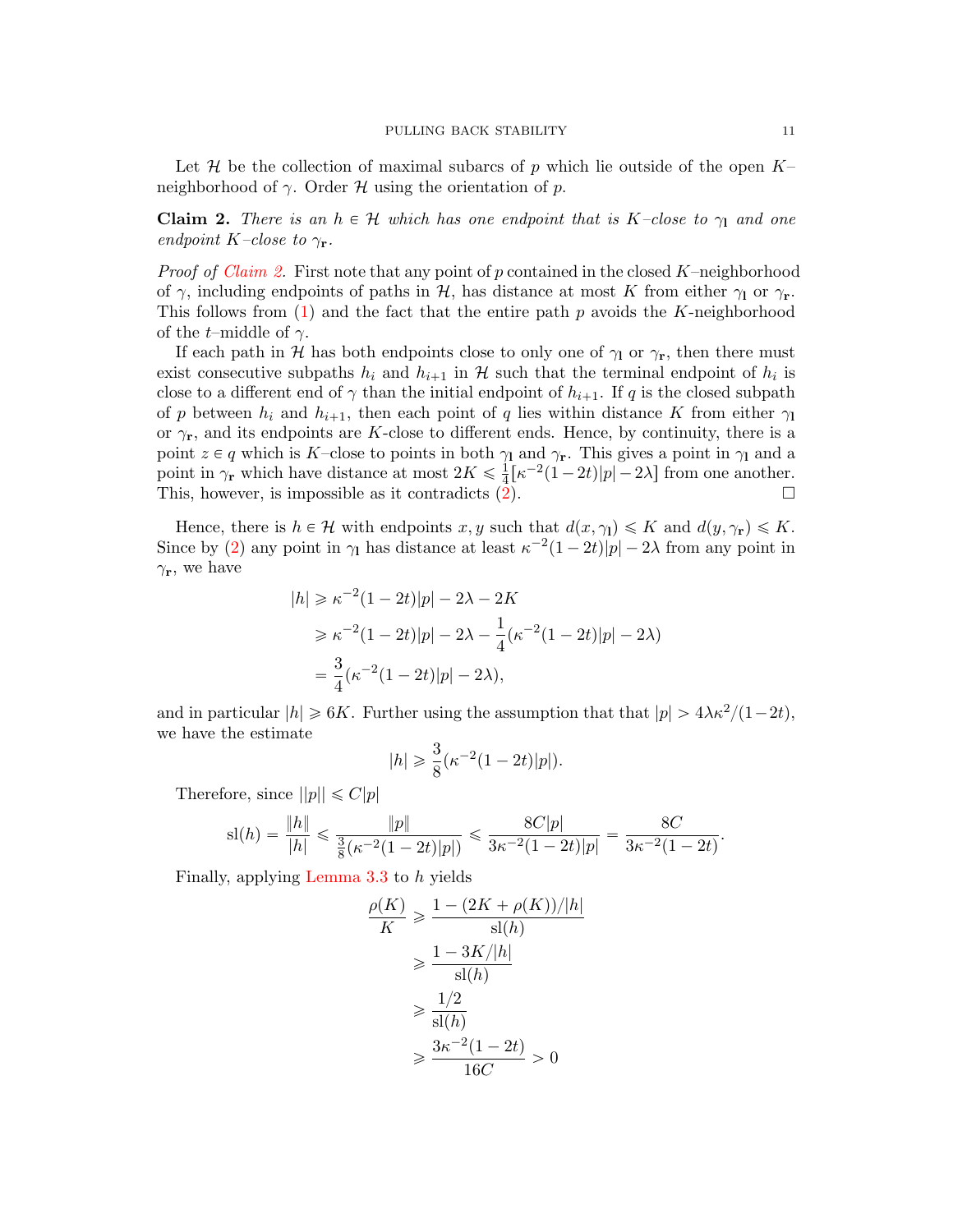where the second and third inequalities hold since  $\rho(K)/K \leq 1$  and  $|h| \geq 6K$ , respectively. As  $\rho$  is sublinear,  $\lim_{r\to\infty}\rho(r)/r=0$ . Therefore, the quantity K, and hence L, is uniformly bounded above in terms of the constants  $C, t, \kappa, \lambda$ , and the function  $\rho$ . This completes the proof.  $\Box$ 

We conclude this section by putting together [Theorem 3.1](#page-6-2) and [Theorem 3.2](#page-7-1) to prove [Theorem 1.2.](#page-1-0)

*Proof of [Theorem 1.2.](#page-1-0)* Let q be a middle recurrent quasigeodesic in X. As in the proof of [Theorem 3.1,](#page-6-2) we first note that there is a tame (continuous) quasigeodesic  $q'$  which lies at uniformly bounded Hausdorff distance from  $q$ . Hence,  $q'$  is also middle recurrent, with recurrence function depending only on that of  $q$ . By [Theorem 3.1,](#page-6-2) applied to the path  $q'$ , we see that  $q'$ , and hence q, is a stable quasigeodesic whose stability function depends only on the recurrence function of  $q$ . The converse is exactly the statement of [Theorem 3.2.](#page-7-1)

<span id="page-11-0"></span>3.3. Middle recurrence in the literature. In this subsection, we identify and address an error in the literature.

The notion of middle recurrence for a quasigeodesic  $\gamma$  in X—the central concept of this project—was first introduced by Drutu–Mozes–Sapir [\[DMS10\]](#page-19-2). Proposition 3.24 of [\[DMS10\]](#page-19-2) gives a list of 5 conditions which are claimed to be equivalent to stability of a biinfinite quasigeodesic. One of these conditions is middle recurrence. We note that since their proof runs through an argument involving asymptotic cones, it does not give an explicit relationship between the stability and recurrence functions as is achieved by [Theorem 1.2](#page-1-0) and which is necessary for [Theorem 4.1.](#page-12-0)

We now show that one of these conditions –which we refer to as **Property 5** as it is the fifth listed condition – is in fact strictly stronger than stability:

**Property 5:** For every  $C \ge 1$ , there exists  $K \ge 0$  so that if p is a path with endpoints a, b on  $\gamma$  satisfying  $||p|| \leq C \cdot d(a, b)$ , the portion  $\gamma|_{[a,b]}$  of  $\gamma$  between a and b lies within  $K$  of  $p$ .

The following example demonstrates that geodesics in the hyperbolic plane do not satisfy Property 5; however, they are all stable, as is any geodesic in a Gromov hyperbolic space.

**Example 1.** Let  $\gamma$  be the horizontal diameter in the disk model of  $\mathbb{H}^2$ . Let  $S_D$  be the sphere of radius D about the origin (which  $\gamma$  runs through; identify  $\gamma$  with R in the obvious way, identifying the center of the disk with the origin). Note that the upper hemisphere of  $S_D$  has length on the order of  $e^D$ . Let p be the following path: let a be the point corresponding to  $-e^D$  on  $\gamma$  and follow  $\gamma$  until reaching  $-D$ ; then follow along the upper hemisphere of  $S_D$  until arriving at D; then proceed along  $\gamma$  until reaching  $e^D$ , which we call b. Then  $||p|| \leq (\pi + 2)e^{D} \leq 3 \cdot d(a, b)$ . Note that the origin, which is a point on  $\gamma$ , does not lie in a D–neighborhood of p by construction. Since D can be made arbitrarily large,  $\gamma$  does not satisfy Property 5.

We note that as  $D \to \infty$ , the diameter of  $S_D$  is vanishingly small compared to the full length of  $\gamma|_{[a,b]}$ , and therefore this example does not contradict the middle recurrence property.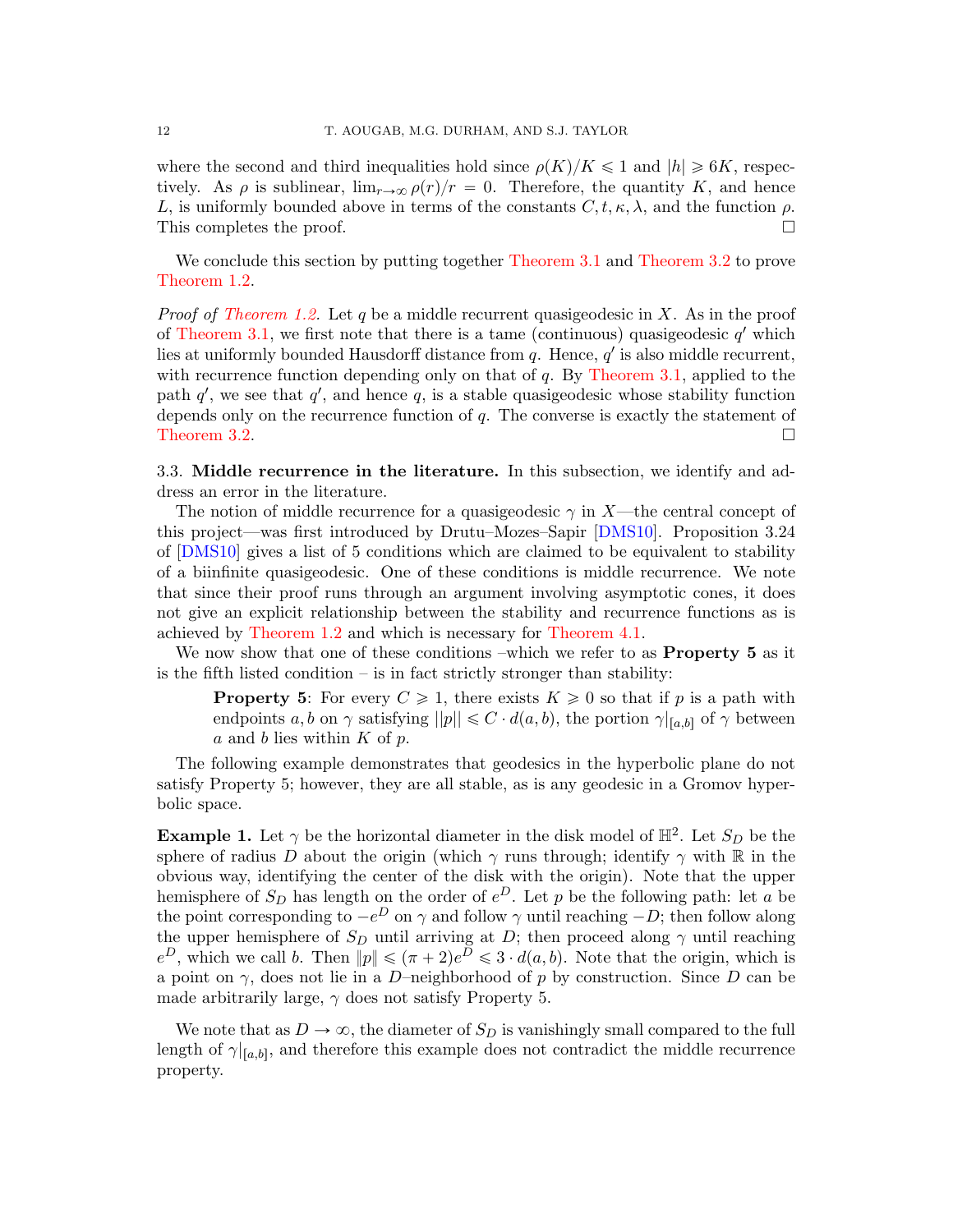The proof in [\[DMS10\]](#page-19-2) that stability implies middle recurrence factors through Property 5. However, [Theorem 1.2](#page-1-0) gives a direct proof of the equivalence of middle recurrence and stability.

# 4. Pulling back stability

<span id="page-12-2"></span>Using the middle recurrence property for stable quasigeodesics we prove our main theorem [\(Theorem 1.1\)](#page-0-0). We encourage the reader to observe that its proof relies on the uniform equivalence of stability and middle recurrence as established in the previous section.

<span id="page-12-0"></span>**Theorem 4.1.** Let G be a finitely generated group with a proper action  $G \sim X$  on the proper geodesic metric space X. Let  $H \leq G$  be a subgroup such that for some  $x \in X$ , the orbit map orb<sub>x</sub>:  $G \rightarrow X$  given by  $g \rightarrow gx$  restricts to a stable embedding on H. Then H is stable in G.

*Proof.* Let S be a finite generating set for G chosen so that  $S \cap H$  generates H. Denote the corresponding Cayley graph by  $\Gamma(G, S)$ , and extend the orbit map to orb<sub>x</sub>:  $\Gamma(G, S) \to X$  in the usual way. Note that  $\Gamma(H, S \cap H)$  is a subgraph of  $\Gamma(G, S)$ . Since  $orb_x: \Gamma(G, S) \to X$  is coarsely Lipschitz and its restriction to H is a quasiisometric embedding, it follows easily that  $H \leq G$  is undistorted. It suffices to show that for any geodesic  $\gamma$  in  $\Gamma(H, S \cap H)$ ,  $\gamma$  is f–stable as a quasigeodesic in  $\Gamma(G, S)$ , where the stability function f is independent of  $\gamma$ . By [Theorem 3.1,](#page-6-2) this is equivalent to the statement that there is a constant  $0 < t < 1/2$  such that for each  $C \ge 0$  there is an  $M \geq 0$  satisfying the following: if p is any path in G with  $||p|| \leq C|p|$  sharing endpoints with  $\gamma$ , then

$$
p \cap N_M(\gamma_{\mathbf{t}}) \neq \varnothing.
$$

To this end, let  $C \geq 0$  and let p be such a path. We use  $\overline{\cdot}$  notation for the images of objects under the orbit map  $\text{orb}_x$ . Since  $\text{orb}_x : \Gamma(H, H \cap S) \to X$  is a stable embedding, the image  $\bar{\gamma}$  is an f<sub>X</sub>–stable quasigeodesic in X, for a stability function f<sub>X</sub> not depending on  $\gamma$ . Moreover,  $\bar{p}$  is a path which shares endpoints with  $\bar{\gamma}$  such that  $\|\bar{p}\| \leq C_X|\bar{p}|$ , where  $C_X \geq 0$  depends only on C and S, X. Hence, by [Theorem 3.2,](#page-7-1) there is an  $M_X$ , again depending only on C and  $S, X$ , such that

$$
\bar{p} \cap N_{M_X}(\bar{\gamma}_{1/3}) \neq \varnothing.
$$

Since G acts properly on X, there exists  $M > 0$  depending only on  $M_X$  so that if  $d_X(g_1x, g_2x) \leq M_X$ , then  $d_G(g_1, g_2) \leq M$ . Hence, there are  $x \in p$  and  $z \in \gamma$  such that  $\overline{z} \in \overline{\gamma}_{1/3}$  and  $d_G(x, z) \leq M$ , so it only remains to show that  $z \in \gamma_t$  for  $0 < t < 1/2$ not depending on  $\gamma$ . However, this follows easily from the fact that orb<sub>x</sub>:  $H \to X$  is a quasi-isometric embedding.  $\Box$ 

## 5. Applications

<span id="page-12-4"></span><span id="page-12-3"></span>5.1. Stability in the mapping class group. We begin with a shorter, simpler proof of one direction of the main theorem from [\[DT15b\]](#page-19-7):

<span id="page-12-1"></span>**Theorem 5.1** ([\[DT15b\]](#page-19-7)). Let H be a convex cocompact subgroup of the mapping class group. Then  $H \leq \mathcal{MCG}(S)$  is stable.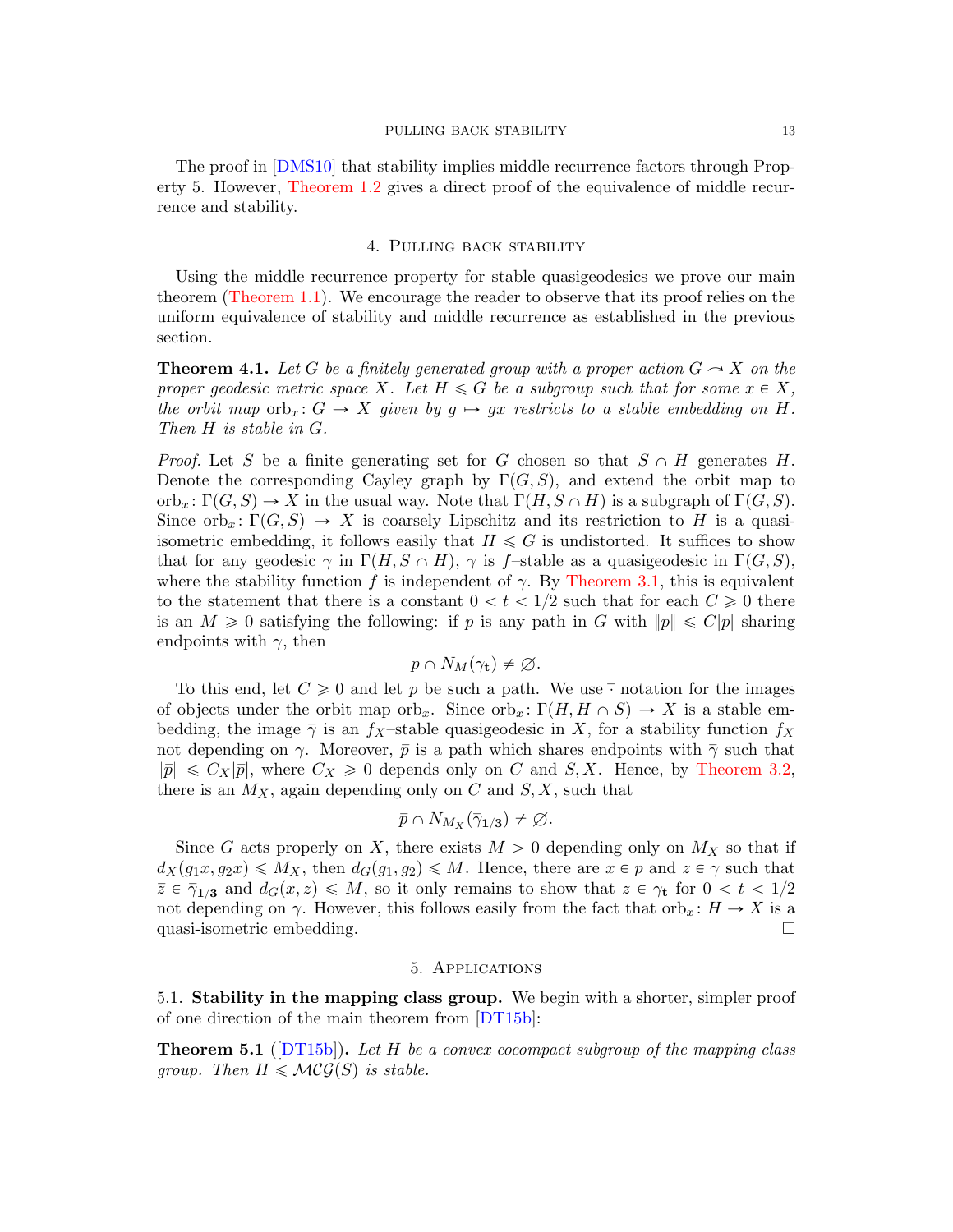*Proof.* Since H is convex cocompact, for any  $X \in \mathcal{T}(S)$ , the orbit  $H \cdot X$  is quasiconvex for the Teichmüller metric. This implies that all Teichmüller geodesics joining orbit points in  $H \cdot X$  are uniformly thick, and so the orbit map  $H \to \mathcal{T}(S)$  is stable by [\[Min96\]](#page-19-18). See also [\[KL08,](#page-19-6) Theorem 6.3].

Since  $\mathcal{MCG}(S) \to \mathcal{T}(S)$  satisfies the hypothesis of [Theorem 4.1,](#page-12-0) we conclude that H is stable in  $\mathcal{MCG}(S)$  as required.

<span id="page-13-0"></span>5.2. Stability in  $\text{Out}(F_n)$ . The free factor complex  $\mathcal{F}_n$  is the simplicial complex whose vertices are proper conjugacy classes of free factors of  $F_n$  and whose k–simplices correspond to chains  $A_0 \leq A_1 \leq \ldots \leq A_k$ . The action of  $Out(F_n)$  on conjugacy classes of free factors extends to a simplicial action of  $\mathcal{F}_n$ , which like the action of the mapping class group on the curve complex, is highly nonproper. However, Bestvina and Feighn proved that  $\mathcal{F}_n$  is hyperbolic [\[BF14\]](#page-18-5).

The main result of this section is the following:

<span id="page-13-1"></span>**Theorem 5.2.** Let H be a finitely generated subgroup of  $Out(F_n)$  which has a quasiisometric orbit map into the free factor complex  $\mathcal{F}_n$ . Then H is stable in Out $(F_n)$ .

Roughly the same argument as in [Theorem 5.1](#page-12-1) can be used along with [Theorem 4.1](#page-12-0) to show that convex cocompact subgroups of  $Out(F_n)$  are stable. The only difficulty in applying [Theorem 4.1](#page-12-0) in this setting is the fact that the Lipschitz metric on Outer space is asymmetric. Hence, we must appeal to the arguments in [Theorem 4.1](#page-12-0) rather than the theorem statement itself.

For the remainder of this subsection, we assume that the reader has some familiarity with the Lipschitz metric on Outer space. See for example [\[FM11,](#page-19-19) [BF14\]](#page-18-5).

Let  $\mathcal{X}_n$  denote Outer space with the Lipschitz metric d. Informally,  $d(G_1, G_2)$  is the logarithm of the minimal Lipschitz constant among all maps from  $G_1$  to  $G_2$  in the correct homotopy class. We recall that in general  $d(G_1, G_2) \neq d(G_2, G_1)$  and we set  $d_{sym}(G_1, G_2) = d(G_1, G_2) + d(G_2, G_1)$ . Although the symmetrized metric  $d_{sym}$  is an honest metric on  $\mathcal{X}_n$  which induces the usual topology,  $(\mathcal{X}_n, d_{\text{sym}})$  is not a geodesic metric space [\[FM11\]](#page-19-19). We remark, however, that the metric space  $(\mathcal{X}_n, d_{\text{sym}})$  is proper and that the natural action  $Out(F_n) \to \mathcal{X}_n$  is properly discontinuous. Finally, we denote by  $\mathcal{X}_n^{\geqslant\epsilon}$  the  $\epsilon$ -thick part of  $\mathcal{X}_n$ ; this is the subspace of  $\mathcal{X}_n$  consisting of graphs whose shortest essential loop has length at least  $\epsilon$ .

Recall that a directed geodesic  $\gamma: I \to \mathcal{X}$  is D–strongly contracting if for any  $H, H' \in$ X with  $d(H, H') \le d(H, \gamma)$ , the diameter of the projection of the geodesic from H to  $H'$  to  $\gamma$  is bounded by D. See [\[AK11,](#page-18-6) [DT15a\]](#page-19-10).

We need the following lemma which gives the required middle recurrence statement for strongly contracting geodesics in  $\mathcal{X}_n$ , analogous to [Lemma 3.3.](#page-7-0) The proof is provided in the Appendix [\(Section 6\)](#page-17-0).

**Lemma 5.3.** For each  $D, C \geq 0$  there is an  $R \geq 0$  such that the following holds: Let  $\gamma: [0, T] \to \mathcal{X}_n^{\geqslant \epsilon}$  be a directed geodesic which is D-strongly contracting. Suppose that p is a path in  $\mathcal{X}_n^{\geqslant \epsilon}$  with endpoints  $a = \gamma(0)$  and  $b = \gamma(T)$  such that  $||p|| \leqslant C \cdot d(a, b)$ . Then there are  $x \in p$  and  $t \in \mathbb{R}$  with  $T/3 \leq t \leq 2T/3$  such that  $d_{\text{sym}}(x, \gamma(t)) \leq R$ .

We can now show that convex cocompact subgroups of  $Out(F_n)$  are stable.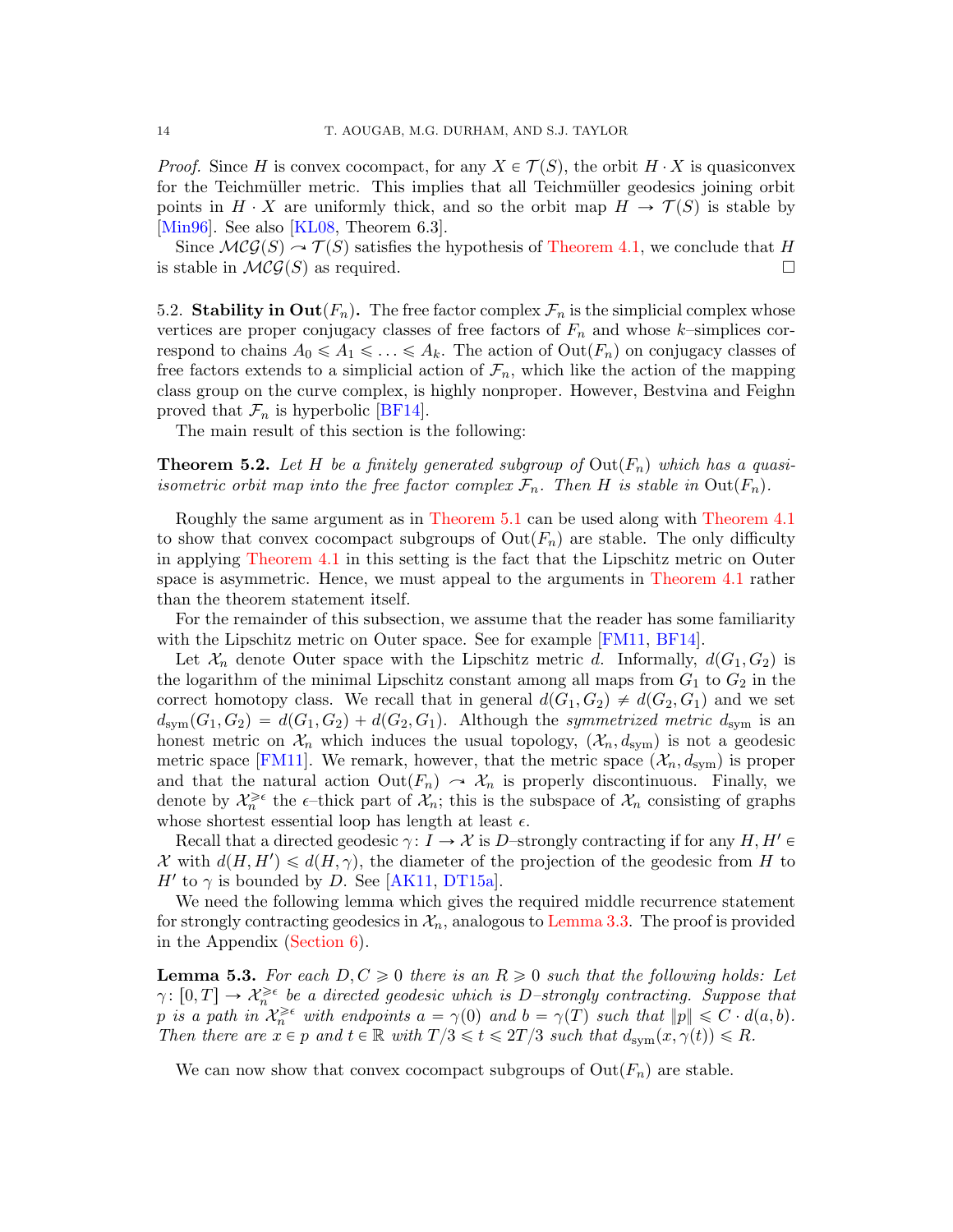*Proof of [Theorem 5.2.](#page-13-1)* Fix an orbit map  $Out(F_n) \to \mathcal{X}_n$ . We note that for some  $Q \geq 0$ , this map is  $Q$ -Lipschitz and proper with respect to the metric  $d_{sym}$ . By our assumption, the Lipschitz map  $\mathcal{X}_n \to \mathcal{F}_n$  induces an orbit map  $Out(F_n) \to \mathcal{F}_n$  such that the restriction  $H \to \mathcal{F}_n$  is a quasi-isometric embedding. At the cost of increasing Q, if necessary, suppose that the orbit map of H into both  $\mathcal{X}_n$  and  $\mathcal{F}_n$  is a  $Q$ -quasi-isometric embedding.

Since the orbit map  $Out(F_n) \to \mathcal{F}_n$  is coarsely Lipschitz, it follows immediately that the subgroup  $H \leq \text{Out}(F_n)$  is undistorted. As in the proof of [Theorem 4.1,](#page-12-0) it suffices to show the following: There is a constant  $0 < m < 1/2$  such that for any  $C \ge 0$  there is an  $R \geq 0$  with the property that for any  $a, b \in H$  and any path p in  $Out(F_n)$  between a, b with  $||p|| \leq C \cdot d(a, b)$ , the path p meets the R–neighborhood of the m–middle of  $[a, b]_H$ . We remark that it suffices to assume that  $d(a, b)$  is larger than some constant depending only on H.

To this end, let  $\alpha$  denote the geodesic in H between  $a, b \in H$  and let p be a path from a to b as above. As before, we use bar notation,  $\overline{\cdot}$ , to denote the images of these objects under our fixed orbit map  $Out(F_n) \to \mathcal{X}_n$ . By [\[DT15a,](#page-19-10) Theorem 1.6], the orbit H is strongly contracting, meaning that there are constants  $D, \epsilon \geq 0$  such that any directed geodesic in  $\mathcal X$  joining points in  $\overline{H}$  is contained in  $\mathcal X_n^{\geqslant \varepsilon}$  and is  $D$ strongly contracting. Hence, if we let  $\gamma: [0, T] \to \mathcal{X}_n^{\geq \epsilon}$  denote the directed geodesic from  $\bar{a}$  to  $\bar{b}$ , then [Lemma 6.1](#page-17-1) applies to the path  $\bar{p}$ . In particular, we have that  $\|\bar{p}\| \leqslant 2Q\|p\| \leqslant 2QCd(a, b)$ , and so by [Lemma 6.1](#page-17-1) there is a constant K, depending only on  $H \leq \text{Out}(F_n)$  and our orbit map, such that for some  $x \in p$ , we have  $d_{sym}(\bar{x}, \gamma(t)) \leq K$ where  $T/3 \leq t \leq 2T/3$ . Note that  $T = d(\bar{a},b) \leq d_{sym}(\bar{a},b)$ .

By [\[DT14,](#page-19-9) Theorem 4.1], the paths  $\gamma$  and  $\bar{\alpha}$  uniformly fellow travel in  $\mathcal{X}_n$  with respect to the symmetric metric. Hence, at the cost of increasing  $K$ , we have that there is  $z \in \alpha$  such that  $d_{\text{sym}}(\gamma(t), \bar{z}) \leq K$ . Combining these facts,  $d_{\text{sym}}(\bar{x}, \bar{z}) \leq 2K$ and since  $Out(F_n) \to \mathcal{X}_n$  is proper with respect to the symmetric metric, we conclude  $d(x, z) \le R$  for some constant  $R \ge 0$  depending only on K and the orbit map. Since  $x \in p$  and  $z \in \alpha$ , it only remains to show that z lies in the m-middle of  $\alpha$ , for some m depending only on  $H$  and the orbit map. For this, we compute

$$
d(a, z) \geq \frac{1}{Q} d_{\text{sym}}(\overline{a}, \overline{z}) - 1 \geq \frac{1}{Q} (d(\overline{a}, \gamma(t)) - K) - 1
$$
  
\n
$$
\geq \frac{1}{Q} (1/3 \cdot d(\overline{a}, \overline{b}) - K) - 1
$$
  
\n
$$
\geq \frac{1}{Q} (1/3Q \cdot d(a, b) - Q/3 - K) - 1
$$
  
\n
$$
\geq \frac{1}{6Q^2} d(a, b)
$$

where the last inequality holds for  $d(a, b)$  sufficiently large, depending only on K. Since a similar inequality holds to give a lower bound on  $d(z, b)$ , we conclude that z is in the m–middle of  $\alpha$  for  $m = \frac{1}{6Q^2}$ . This completes the proof.

<span id="page-14-0"></span>5.3. Relatively hyperbolic groups. In this section, we characterize stable subgroups of groups which are hyperbolic relative to subgroups of linear divergence. We assume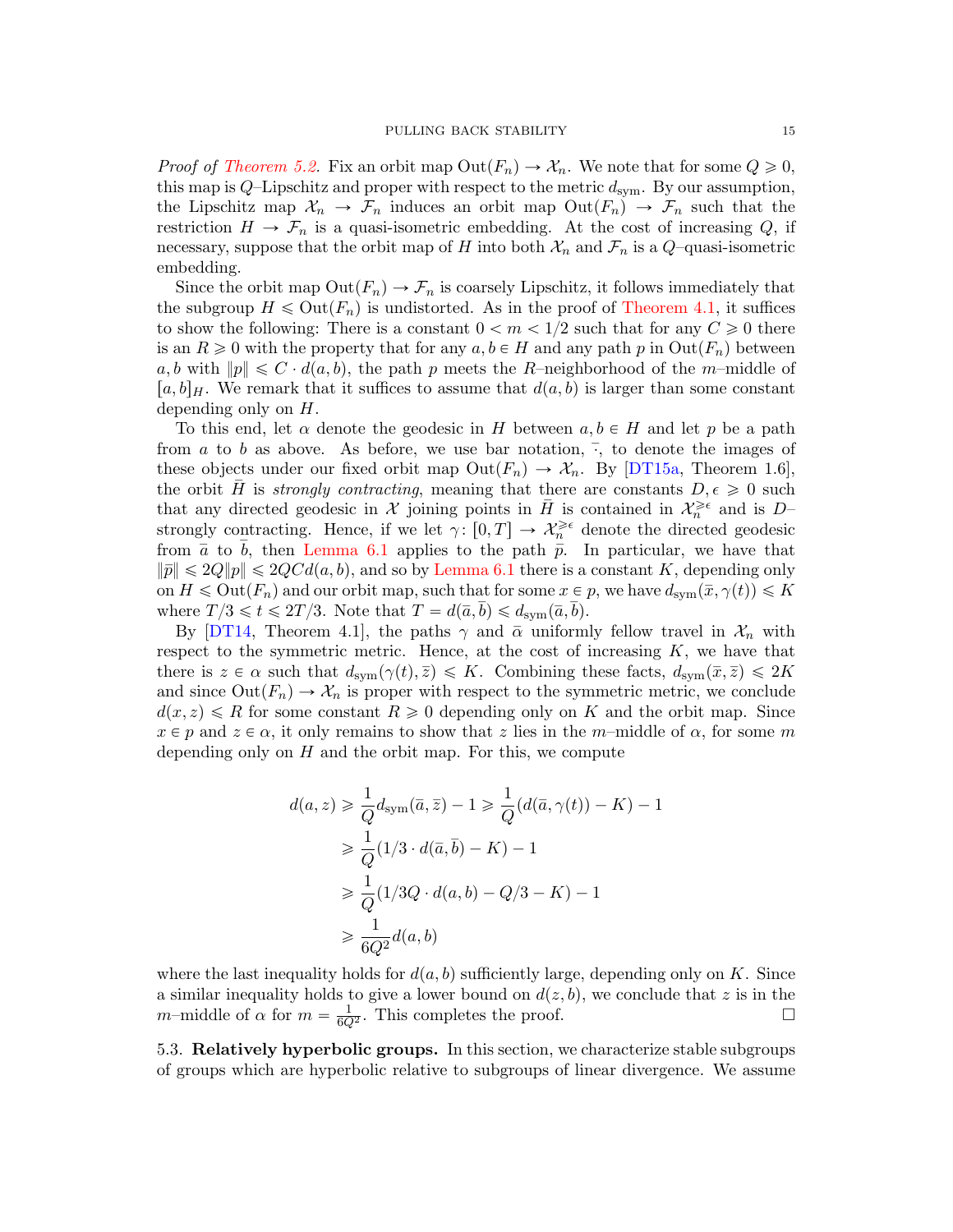the reader has some familiarity with relatively hyperbolic groups [\[Gro87,](#page-19-0) [Far98,](#page-19-20) [Bow12\]](#page-19-21), and in particular with the definition of relative hyperbolicity due to Groves-Manning [\[GM08\]](#page-19-12). See [\[Hru10\]](#page-19-22) for a thorough treatment of the various equivalent definitions.

Recall that for a pair  $(G, \mathcal{P})$  with  $\mathcal{P} = \{P_1, \ldots P_n\}$  and  $P_i \leq G$ , the group G is hyperbolic relatively to  $P$  if and only if the associated cusped space cusp $(G, P)$  is hyperbolic [\[GM08\]](#page-19-12). Briefly, fix a generating set S for G which intersects each  $P_i$  in a generating set for  $P_i$ ; hereafter, S will be implicit in the discussion. The cusped space cusp $(G,\mathcal{P})$  is the space obtained by attaching combinatorial horoballs along translates of each  $P_i$  in the Cayley graph of  $G$  – see [\[GM08\]](#page-19-12) for a precise definition. We remark that since horoballs are attached equivariantly, there is an induced properly discontinuous action  $G \to \text{cusp}(G,\mathcal{P})$ , and  $\text{cusp}(G,\mathcal{P})$  itself is a proper metric space. The subgroups  $P \in \mathcal{P}$  are called the peripheral subgroups.

Following [\[Far98\]](#page-19-20), we let  $cone(G, \mathcal{P})$  be the **coned-off** Cayley graph. This is the space obtained from the Cayley graph of G by adding edges between all elements of  $gP$ for  $g \in G$  and  $P \in \mathcal{P}$ . As before, we have an action  $G \sim \text{cone}(G, \mathcal{P})$ , which, as opposed to the action on  $cusp(G,\mathcal{P})$ , is not proper. We remark that there is an equivariant, 1–Lipschitz map  $cusp(G,\mathcal{P})\to cone(G,\mathcal{P})$  which sends each vertex of each horoball to the vertex of  $qP$  it lies over.

Both cusp $(G,\mathcal{P})$  and cone  $(G,\mathcal{P})$  can be used to characterize stable subgroups of G, when  $(G,\mathcal{P})$  is relatively hyperbolic and each  $P \in \mathcal{P}$  is one-ended and has linear divergence.

<span id="page-15-1"></span>**Theorem 5.4** (Stability in relatively hyperbolic groups). Let  $(G, \mathcal{P})$  be relatively hyperbolic and suppose that each  $P \in \mathcal{P}$  is one-ended and has linear divergence. Then the following are equivalent for a finitely generated subgroup  $H \leq G$ :

- $(1)$  H is stable in G.
- (2) H has a quasi-isometric orbit map into  $cusp(G,\mathcal{P})$ .
- (3) H has a quasi-isometric orbit map into cone  $(G, \mathcal{P})$ .

We note that the hypothesis that each  $P_i$  has linear divergence cannot be removed. For example, if G is additionally assumed to be hyperbolic, then any cyclic subgroup of G is stable, regardless of whether it is contained in some  $P_i$ .

The following proposition imposes no conditions on the peripheral subgroups:

<span id="page-15-0"></span>**Proposition 5.5.** Suppose that  $(G, P)$  is relatively hyperbolic and that H is a finitely generated subgroup G. If H has an orbit map into  $cusp(G, \mathcal{P})$  which is a quasi-isometric embedding, then H is stable in G.

*Proof.* Since  $cusp(G, \mathcal{P})$  is a locally finite, hyperbolic graph and the action of G on  $cusp(G,\mathcal{P})$  is proper, [Theorem 4.1](#page-12-0) implies that H is stable in G, as required.  $\square$ 

Using the 1–Lipschitz, equivariant map  $cusp(G,\mathcal{P})\to cone(G,\mathcal{P})$ , we immediately obtain the implications  $\begin{bmatrix} 3 \end{bmatrix} \implies \begin{bmatrix} 2 \end{bmatrix} \implies \begin{bmatrix} 1 \end{bmatrix}$  in [Theorem 5.4](#page-15-1) as a corollary to [Proposition 5.5.](#page-15-0) Note that these implications hold without any conditions on the peripheral subgroups.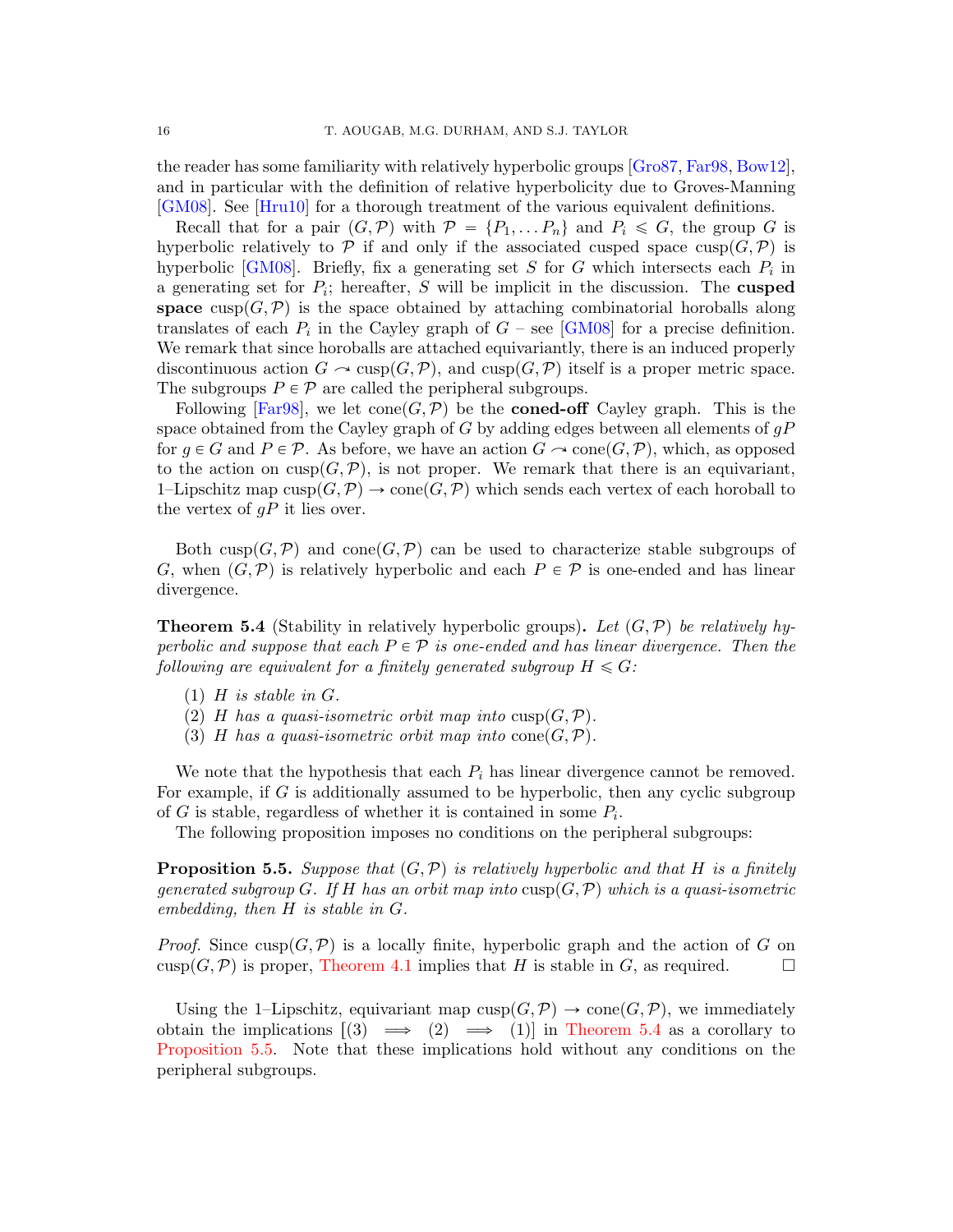We remark that the condition of H quasi-isometrically embedding into cone  $(G, \mathcal{P})$  is equivalent to "strong relative quasiconvexity", and hence [Proposition 5.5](#page-15-0) gives another proof that such subgroups are hyperbolic; see [\[Hru10,](#page-19-22) Section 9].

The remainder of the section will prove the implication  $\lfloor(1) \implies 3\rfloor$  of [Theorem 5.4.](#page-15-1)

*Peripheral subgroups and projections.* Fix a relatively hyperbolic group  $(G, \mathcal{P})$ , a generating set  $S$  as above, and let  $d_G$  denote distance in  $G$  with respect to  $S$ . Let  $\overline{\mathcal{P}} = \{gP : g \in G \text{ and } P_i \in \mathcal{P}\}\$ be the set of all left translates of peripheral subgroups. For each  $x \in G$  and  $P \in \overline{P}$ , let  $\pi_P(x)$  be all  $y \in P$  such that  $d_G(x, y) \leq d_G(x, P) + 1$ ;  $\pi_P(x)$  is called the *almost projection* of x onto P, following [\[DS05,](#page-19-23) Definition 4.9].

For a subset H of G and  $P \in \overline{P}$ , we denote by  $\text{diam}_P(H)$  the diameter of the set  $\{\pi_P(x) : x \in H\}$ . For  $x, y \in G$ , we also set  $d_P(x, y) = \text{diam}_P(\{x, y\}).$ 

<span id="page-16-0"></span>**Lemma 5.6.** Let  $(G, \mathcal{P})$  be relatively hyperbolic and  $H \leq G$  be a finitely generated subgroup. Any orbit map of H into cone  $(G, \mathcal{P})$  is a quasi-isometric embedding if and only if H is undistorted in G and there exists  $M_0 > 0$  such that for each  $P \in \overline{P}$ , we have

$$
\text{diam}_P(H) < M_0.
$$

Proof. The reverse implication is a consequence of [\[Sis13,](#page-19-24) Theorem 0.1], which establishes a formula for distance in G in terms of distance in  $cone(G, \mathcal{P})$  and projections to subgroups in  $\overline{P}$ . In our setting, this implies that when  $\text{diam}_P(H) < M_0$  for each  $P \in \overline{\mathcal{P}}$ , distance in G (and hence H by nondistortion) is coarsely equal to the distance between the corresponding orbit points in  $cone(G, \mathcal{P})$ .

For the forward direction, let  $x, y \in H$  and let  $\gamma$  be any geodesic in H between x and y; since H is undistorted in G, there exists  $\kappa \geq 1, \lambda \geq 0$  such that  $\gamma$  is a  $(\kappa, \lambda)$ -quasigeodesic in G. By [\[Sis13,](#page-19-24) Lemma 1.15] (see also [\[DS05,](#page-19-23) Lemma 4.15]), there exist  $M, R > 0$  depending only on G and  $\kappa, \lambda$  so that if  $d_g \cdot P(x, y) \geq M$  for some  $g \in G, P \in \mathcal{P}$ , then there exist  $x_P, y_P \in \gamma$  such that  $x_P \in \mathcal{N}_R(\pi_{q \cdot P}(x))$  and  $y_P \in \mathcal{N}_R(\pi_g \cdot P(y))$ . Hence  $d_H(x_P, y_P)$  is coarsely bounded below by  $d_g \cdot P(x, y)$ . However,  $d_{cone(G, \mathcal{P})}(x_P, y_P) \leq 2R + 2$  by construction of cone $(G, \mathcal{P})$ .

Thus if there is no bound on the projections of H to the peripheral subgroups and their translates, then we obtain a contradiction of the fact that  $H$  quasi-isometrically embeds in  $cone(G, \mathcal{P})$ .

Proof of [Theorem 5.4.](#page-15-1) By our observations above, it suffices to prove the implication  $\lbrack (1) \Rightarrow (3) \rbrack$ . Hence, assume that H is stable in G. By [Lemma 5.6,](#page-16-0) it suffice to show that there is a uniform bound on diam  $P(H)$  for each  $P \in \overline{P}$ .

Towards a contradiction, assume that there exists sequences  $h_i, h'_i \in H$  and  $g_i \in G$ such that

$$
d_{g_i}P(h_i, h'_i) \geq i
$$

for some peripheral subgroup  $P \in \mathcal{P}$ .

Let  $p_i$  be a geodesic in  $g_iP$  (with its induced word metric) joining points of  $\pi_{q_iP}(h_i)$ and  $\pi_{g_i}P(h'_i)$  at distance i. Since H is undistorted in G, any H-geodesic  $[h_i, h'_i]_H$ is a uniform quasigeodesic in  $G$ . Fix such an  $H$ -geodesic. Again by [\[Sis13,](#page-19-24) Lemma 1.15], there is a constant  $R \geq 0$  depending only on  $H \leq G$  such that there exist  $x_i, y_i \in [h_i, h'_i]_H$  such that  $d_G(x_i, \pi_{g_i} P(h_i)), d_G(y_i, \pi_{g_i} P(h'_i)) < R$ . Since  $p_i$ , as a path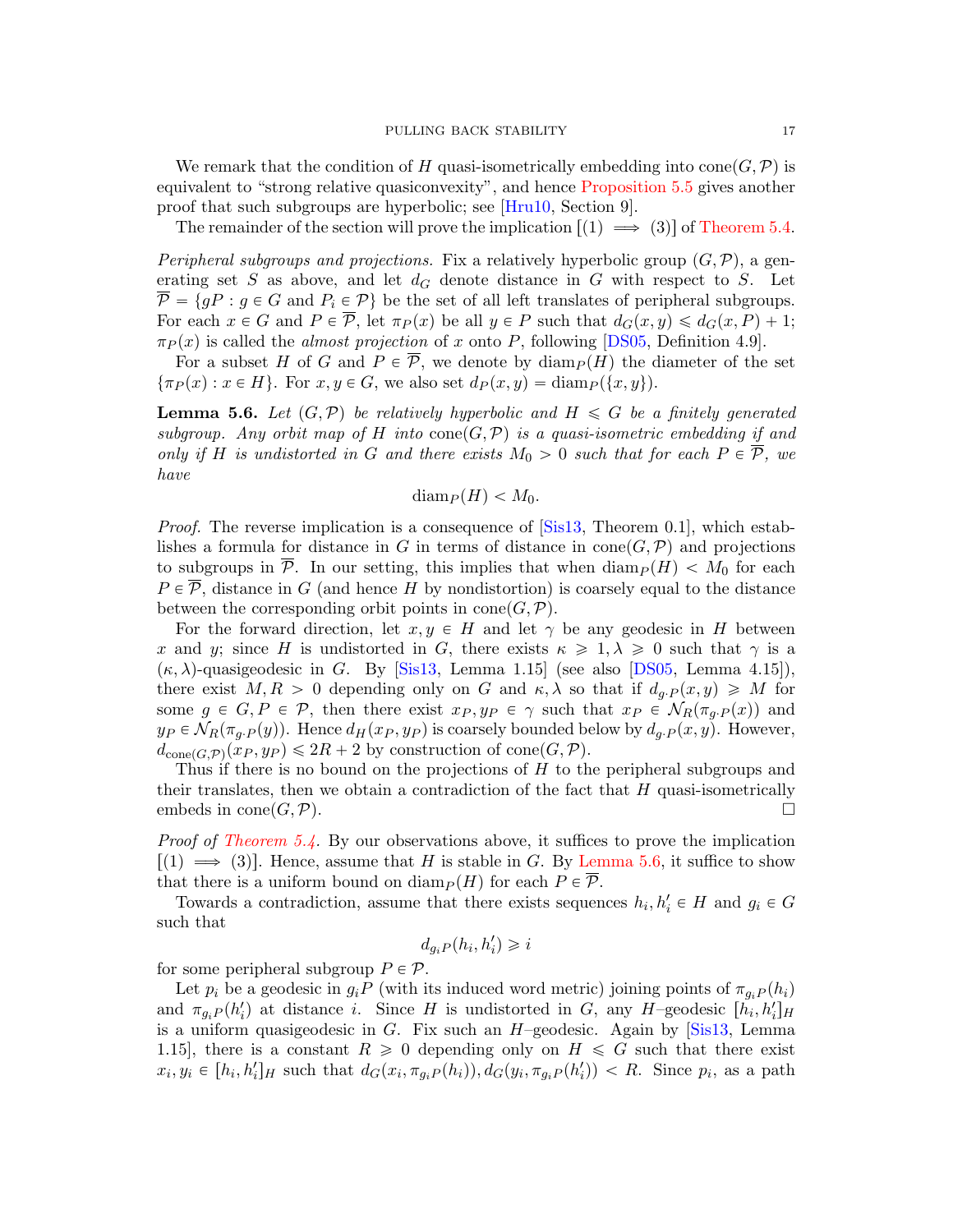in G, is also quasigeodesic with uniform constants, stability of  $H \leq G$  implies that  $p_i$ and the portion of  $[h_i, h'_i]_H$  between  $x_i$  and  $y_i$  uniformly fellow travel. This implies that the paths  $p_i$  are also uniformly stable in G and, again using that each  $P \in \mathcal{P}$  are undistorted, that the  $p_i$  are uniformly stable as geodesics in  $g_iP$ . Denote their common stability function by  $D: \mathbb{R}_+ \to \mathbb{R}_+$ .

Hence, for each  $i \geq 0$  we have a geodesic path  $p_i$  in  $g_i P$  of length i such that  $p_i$  is D-stable, for a stability function that depends only on  $H \leq G$ . Then  $\gamma_i = g_i^{-1} p_i$  is a geodesic in P of length i which is also D–stable, since  $g_i \in G$  induces an isometry between P and  $g_iP$ . After left multiplication by an element of P, we may assume that each  $\gamma_i$  has  $1 \in P$  as an approximate midpoint and, after passing to a subsequence, conclude that there is a biinfinite geodesic  $\gamma$  in P such that  $\gamma_i$  converges uniformly on compact sets to  $\gamma$ . We conclude that  $\gamma$  is a biinfinite D-stable geodesic in the group P. By [\[DMS10,](#page-19-2) Lemma 3.15], the existence of a biinfinite stable quasigeodesic contradicts that P has linear divergence and completes the proof.  $\Box$ 

#### 6. Appendix

<span id="page-17-0"></span>In this section, we prove the technical [Lemma 6.1.](#page-17-1) As before, we expect the reader to be somewhat familiar with the geometry of Outer space. We let  $N_k^{\leftarrow}(\gamma)$  denote the *inward k*-neighborhood of  $\gamma$ , that is all points whose distance to  $\gamma$  no more than k. Recall that if  $\gamma \subset \mathcal{X}^{\geq \epsilon}$ , then  $N_k^{\leftarrow}(\gamma) \subset \mathcal{X}^{\geq \epsilon'}$  for  $\epsilon'$  depending only on  $\epsilon$  and  $k$ . Finally, we remind the reader that given  $\epsilon > 0$  there is an  $M_{\epsilon}$  such that if  $a, b \in \mathcal{X}^{\geq \epsilon}$ , then  $d(a, b) \leq M_{\epsilon} d(b, a)$  [\[AKB12\]](#page-18-7).

<span id="page-17-1"></span>**Lemma 6.1.** For each  $D, C \geq 0$  there is an  $R \geq 0$  such that the following holds: Let  $\gamma: [0, T] \to \mathcal{X}_n^{\geqslant \epsilon}$  be a directed geodesic which is D-strongly contracting. Suppose that p is a path in  $\mathcal{X}_n^{\geqslant \epsilon}$  with endpoints  $a = \gamma(0)$  and  $b = \gamma(T)$  such that  $||p|| \leqslant C \cdot d(a, b)$ . Then there are  $x \in p$  and  $t \in \mathbb{R}$  with  $T/3 \leq t \leq 2T/3$  such that  $d_{sym}(x, \gamma(t)) \leq R$ .

*Proof.* Fix  $C, D \ge 0$ . We note that it suffices to prove that lemma for  $T \ge 6D$ .

Let  $L \geq 0$  be a number such that there is a path p with endpoints  $a = \gamma(0)$  and  $b = \gamma(T)$ , which avoids the inward L–neighborhood of  $\overline{\gamma} = \gamma |_{[T/3,2T/3]}$  and for which  $\|p\| \leq C d(a, b)$ . We show that L is uniformly bounded. Denote the portions of  $\gamma$  which come before and after  $\bar{\gamma}$ , by  $\gamma_1$  and  $\gamma_r$ , respectively. Note that  $T = d(a, b) = |p|$  and that  $T \leqslant ||p|| \leqslant C d(a, b) = CT$ 

First, set  $K = \frac{L}{4C(1+1)}$  $\frac{L}{4C(1+M_{\epsilon})}$ . Since  $L \leqslant ||p|| \leqslant C|p| = CT$ , we have that  $K \leqslant \frac{T}{4(1+M_{\epsilon})}$ .  $\frac{T}{4(1+M_{\epsilon})}$ . Since p avoids the inner L–neighborhood of  $\bar{\gamma}$ , it also avoids the K–neighborhood of  $\bar{\gamma}$ .

Let  $\mathcal H$  be the collection of maximal subarcs of p which lie outside of the open inner K–neighborhood of  $\gamma$ . Order H using the orientation of p. We claim that there is an  $h \in \mathcal{H}$  which has one endpoint K–close to  $\gamma_1$  and one endpoint K–close to  $\gamma_r$ . To see this, first note that any point of p in the closed K–neighborhood of  $\gamma$ , include endpoints of paths in H, has distance at most K from either  $\gamma_1$  or  $\gamma_r$ . This is because the entire path p avoids  $\bar{\gamma}$ . If each path in H has both its endpoints close to only one of  $\gamma_1$  or  $\gamma_r$ , then there must consecutive subpaths  $h_i$  and  $h_{i+1}$  in H such that the terminal endpoint of  $h_i$  is close to a different 'end' of  $\gamma$  than the initial endpoint of  $h_{i+1}$ . If q is the closed subpath of p between  $h_i$  and  $h_{i+1}$ , then each point of q lies within distance K from either  $\gamma_1$  or  $\gamma_r$ , and its endpoint K–are close to different ends. Hence, by continuity,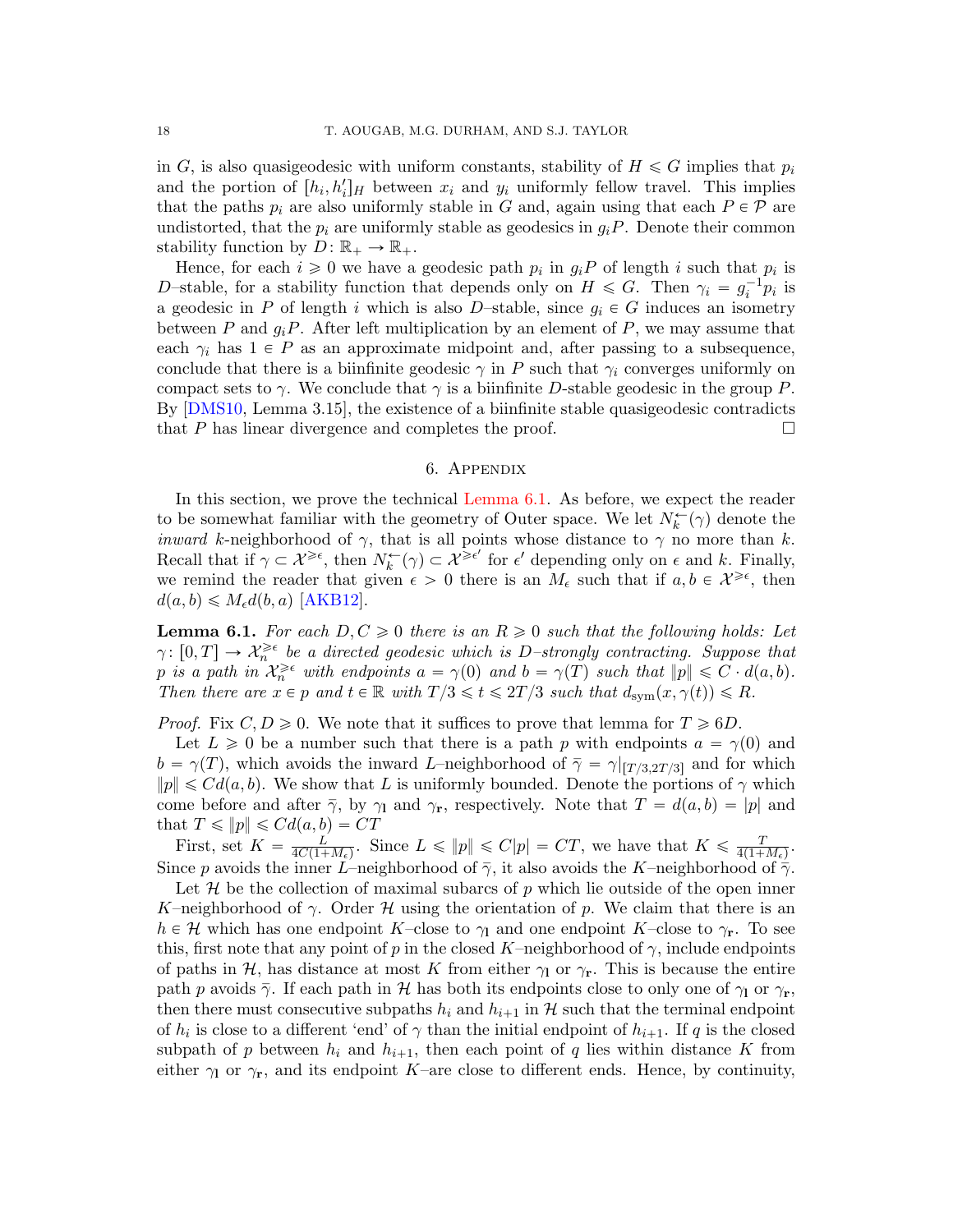there is a point  $t \in q$  which is K–close to points in both  $\gamma_1$  and  $\gamma_r$ . This gives a point in  $\gamma_1$  and a point in  $\gamma_r$  which have distance at most  $K(1 + M_{\epsilon})$  from one another (in the direction along  $\gamma$ ). However, by construction, such points necessarily have oriented distance at least  $T/3$  and so we obtain that  $T/3 \leq K(1 + M_{\epsilon}) \leq T/8$ , a contradiction.

We conclude that there is a  $h \in \mathcal{H}$  with endpoints x, y such that  $d(x, \gamma) \leq K$  and  $d(y, \gamma_{\mathbf{r}}) \leq K$ . Let  $x' \in \gamma$  and  $y' \in \gamma$  be points realizing these distances. We note that these points are within (symmetric) distance D from the projections to  $\gamma$  of x and y, respectively.

Break up h into m consecutive subpaths  $h_1, ..., h_m$  so that  $||h_i|| = K$  for all  $i < m$ , and  $||h_m|| < K$ . Thus  $||h|| \geq (m-1) \cdot K$ , so  $m \leq (||h||/K) + 1$ .

The starting point of such a subpath is the center of a ball of outward radius  $K$ which misses  $\gamma$  by construction. Hence the diameter of the projection of  $h_i$  to  $\gamma$  is no more than D. Stringing together the projections of the  $h_i$  we have a path from  $x'$  to  $y'$ of length at most  $Dm \le D(\|h\|/K + 1)$ . As  $\bar{\gamma}$  lies between x' and y', and  $\gamma$  is a directed geodesic, we have

$$
1/3T \le D(\|h\|/K+1) \le D(\|p\|/K+1)
$$
  

$$
\le D(C/K \cdot T + 1).
$$

Rearranging gives,

$$
K \leqslant \frac{3DCT}{T - 3D}.
$$

Hence, so long as  $T \ge 6D$ , we have that  $K \le 6CD$ . Then by definition of K, the constant L is bounded by  $24C^2D(1 + M_{\epsilon})$ . We conclude that there is an  $x \in p$  such that  $d(x, \overline{\gamma}) \leq 24C^D(1 + M_{\epsilon})$ . Since both x and  $\gamma$  are in  $\mathcal{X}^{\geq \epsilon}$ , we conclude that there is  $T/3 \leq t \leq 2T/3$  with  $d_{sym}(x, \gamma(t)) \leq 24C^2DM_{\epsilon}(1 + M_{\epsilon}).$ 

#### **REFERENCES**

- <span id="page-18-0"></span>[ABC<sup>+</sup>91] Juan M Alonso, Thomas Brady, Daryl Cooper, Vincent Ferlini, Martin Lustig, Michael Mihalik, Michael Shapiro, and Hamish Short. Notes on word hyperbolic groups. In Group theory from a geometrical viewpoint. 1991.
- <span id="page-18-1"></span>[ACGH16a] Goulnara N Arzhantseva, Christopher H Cashen, Dominik Gruber, and David Hume. Characterizations of morse quasi-geodesics via superlinear divergence and sublinear contraction. arXiv preprint arXiv:1601.01897, 2016.
- <span id="page-18-3"></span>[ACGH16b] Goulnara N Arzhantseva, Christopher H Cashen, Dominik Gruber, and David Hume. Contracting geodesics in infinitely presented graphical small cancellation groups.  $arXiv$ preprint arXiv:1602.03767, 2016.
- <span id="page-18-6"></span>[AK11] Yael Algom-Kfir. Strongly contracting geodesics in outer space. Geometry & Topology, 15(4):2181–2233, 2011.
- <span id="page-18-7"></span>[AKB12] Yael Algom-Kfir and Mladen Bestvina. Asymmetry of outer space. Geometriae Dedicata, 156(1):81–92, 2012.
- <span id="page-18-2"></span>[BBKL16] Mladen Bestvina, Kenneth Bromberg, Richard P. Kent, IV, and Christopher J Leininger. Undistorted purely pseudo-anosov groups. arXiv preprint arXiv:1608.01583, 2016.
- <span id="page-18-5"></span>[BF14] Mladen Bestvina and Mark Feighn. Hyperbolicity of the complex of free factors. Adv. Math., 256:104–155, 2014.
- <span id="page-18-4"></span>[BH99] Martin R Bridson and André Haefliger. Metric spaces of non-positive curvature, volume 319. Springer, 1999.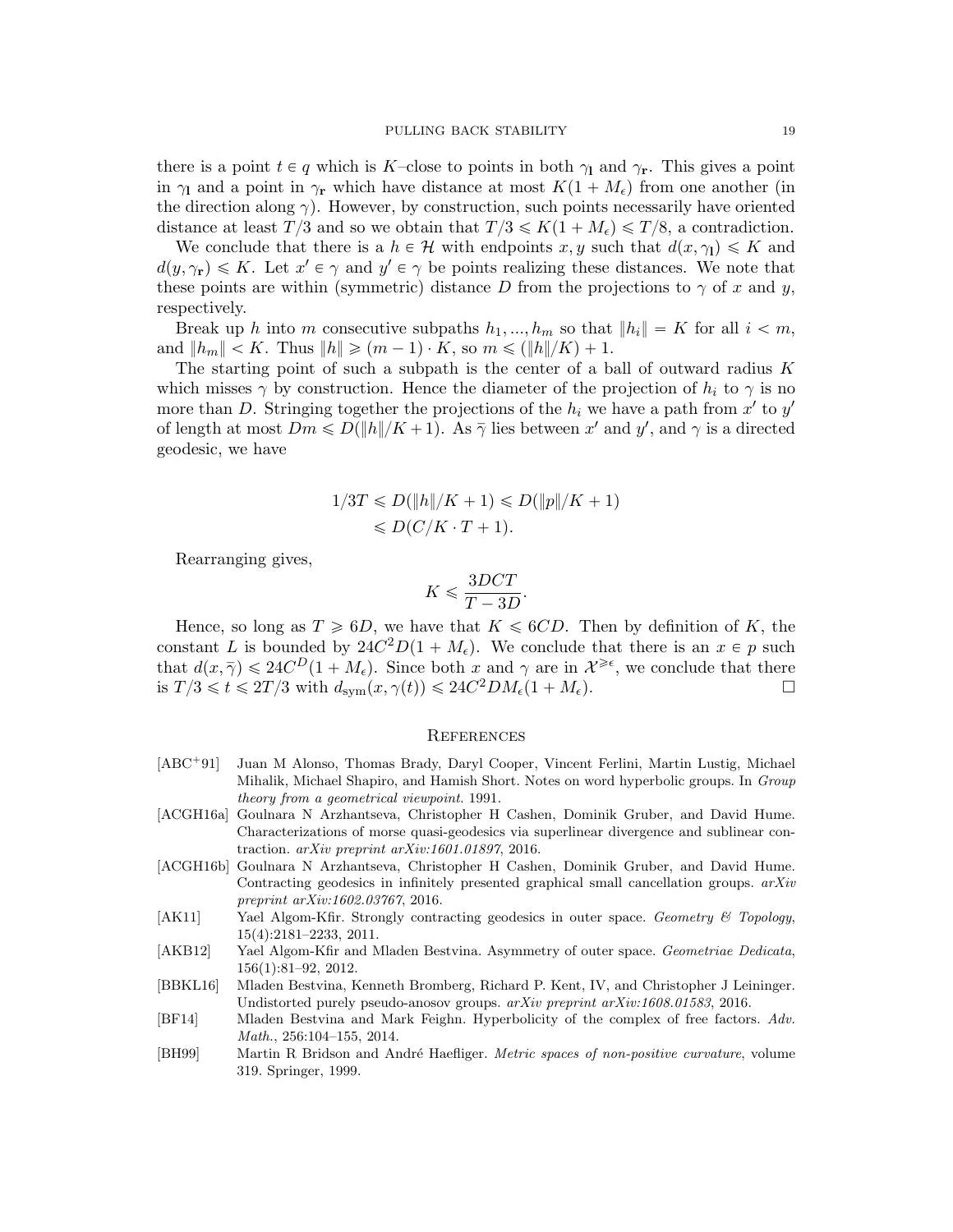- <span id="page-19-21"></span>[Bow12] Brian H Bowditch. Relatively hyperbolic groups. International Journal of Algebra and Computation, 22(03):1250016, 2012.
- <span id="page-19-16"></span>[CD16] Matthew Cordes and Matthew Gentry Durham. Boundary convex cocompactness and stability of subgroups of finitely generated groups. arXiv preprint arXiv:1607.08899, 2016.
- <span id="page-19-17"></span>[CH16a] Matthew Cordes and David Hume. Relatively hyperbolic groups with fixed peripherals. arXiv preprint arXiv:1609.05154, 2016.
- <span id="page-19-15"></span>[CH16b] Matthew Cordes and David Hume. Stability and the morse boundary. arXiv preprint arXiv:1606.00129, 2016.
- <span id="page-19-3"></span>[CS14] Ruth Charney and Harold Sultan. Contracting boundaries of CAT(0) spaces. Journal of Topology, page jtu017, 2014.
- <span id="page-19-2"></span>[DMS10] Cornelia Drutu, Shahar Mozes, and Mark Sapir. Divergence in lattices in semisimple lie groups and graphs of groups. Transactions of the American Mathematical Society, 362(5):2451–2505, 2010.
- <span id="page-19-23"></span>[DS05] Cornelia Drutu and Mark Sapir. Tree-graded spaces and asymptotic cones of groups. Topology, 44(5):959–1058, 2005.
- <span id="page-19-9"></span>[DT14] Spencer Dowdall and Samuel J Taylor. Hyperbolic extensions of free groups. arXiv preprint arXiv:1406.2567, 2014.
- <span id="page-19-10"></span>[DT15a] Spencer Dowdall and Samuel J Taylor. Contracting orbits in outer space. arXiv preprint arXiv:1502.04053, 2015.
- <span id="page-19-7"></span>[DT15b] Matthew Durham and Samuel J Taylor. Convex cocompactness and stability in mapping class groups. Algebraic & Geometric Topology,  $15(5)$ :2839-2859, 2015.
- <span id="page-19-20"></span>[Far98] Benson Farb. Relatively hyperbolic groups. Geometric and functional analysis, 8(5):810– 840, 1998.
- <span id="page-19-4"></span>[FM02] Benson Farb and Lee Mosher. Convex cocompact subgroups of mapping class groups. Geom. Topol., 6:91–152 (electronic), 2002.
- <span id="page-19-19"></span>[FM11] Stefano Francaviglia and Armando Martino. Metric properties of outer space. Publ. Mat., 55(2):433–473, 2011.
- <span id="page-19-1"></span>[GLH90] Etienne Ghys and Pierre de La Harpe. Sur les groupes hyperboliques d'apres mikhael gromov. 1990.
- <span id="page-19-12"></span>[GM08] Daniel Groves and Jason Fox Manning. Dehn filling in relatively hyperbolic groups. Israel Journal of Mathematics, 168(1):317–429, 2008.
- <span id="page-19-0"></span>[Gro87] M. Gromov. Hyperbolic groups. In Essays in group theory, volume 8 of Math. Sci. Res. Inst. Publ., pages 75–263. Springer, New York, 1987.
- <span id="page-19-5"></span> $[Ham05]$  Ursula Hamenstädt. Word hyperbolic extensions of surface groups.  $arXiv$  preprint math/0505244, 2005.
- <span id="page-19-11"></span> $[Ham15]$  U. Hamenstädt. Conference on  $Mod(S)$  and  $Out(F)$ , May 2015.
- <span id="page-19-8"></span>[HH14] Ursula Hamenstädt and Sebastian Hensel. Convex cocompact subgroups of  $Out(F)$ . arXiv preprint arXiv:1411.2281, 2014.
- <span id="page-19-22"></span>[Hru10] G Christopher Hruska. Relative hyperbolicity and relative quasiconvexity for countable groups. Algebraic & Geometric Topology,  $10(3):1807-1856$ , 2010.
- <span id="page-19-6"></span>[KL08] Richard P. Kent, IV and Christopher J. Leininger. Shadows of mapping class groups: capturing convex cocompactness. Geom. Funct. Anal., 18(4):1270–1325, 2008.
- <span id="page-19-14"></span>[KMT14] Thomas Koberda, Johanna Mangahas, and Samuel J Taylor. The geometry of purely loxodromic subgroups of right-angled artin groups. To appear in the Transactions of the American Mathematical Society; arXiv preprint arXiv:1412.3663, 2014.
- <span id="page-19-18"></span>[Min96] Yair N Minsky. Quasi-projections in teichmüller space. Journal fur die Reine und Angewandte Mathematik, 473:121–136, 1996.
- <span id="page-19-24"></span>[Sis13] Alessandro Sisto. Projections and relative hyperbolicity. Enseign. Math. (2), 59(1-2):165– 181, 2013.
- <span id="page-19-13"></span>[TT16] Samuel J Taylor and Giulio Tiozzo. Random extensions of free groups and surface groups are hyperbolic. International Mathematics Research Notices, 2016(1):294–310, 2016.